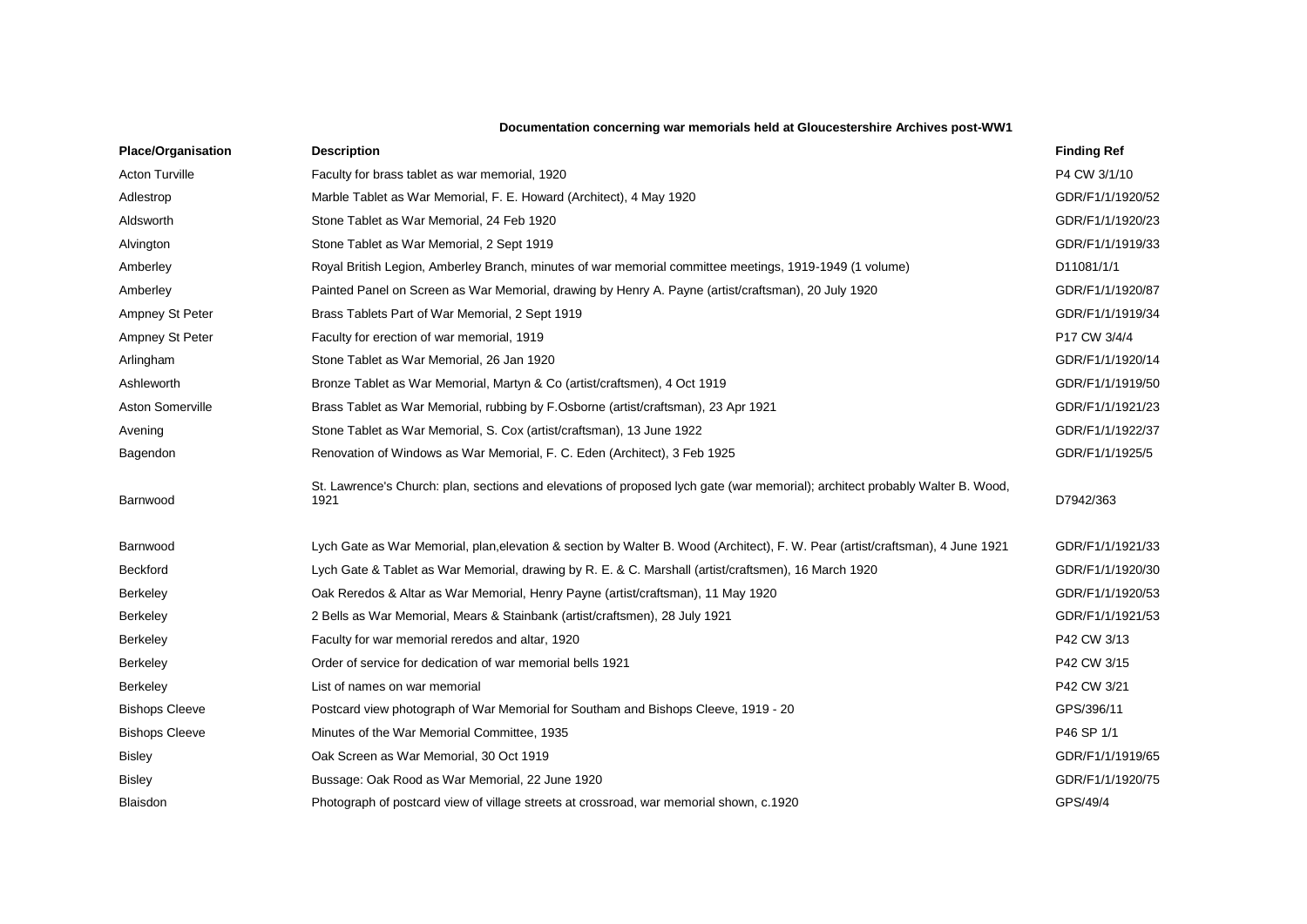| Blakeney             | Stained Glass Window & Marble Tablet as War Memorial, 14 June 1921                                                                                                                                                                                                                                     | GDR/F1/1/1921/39 |
|----------------------|--------------------------------------------------------------------------------------------------------------------------------------------------------------------------------------------------------------------------------------------------------------------------------------------------------|------------------|
| Blakeney             | "Key to the shields in War memorial window", c.1920                                                                                                                                                                                                                                                    | P50 CW 3/10      |
| Blockley             | Stone Tablet as War Memorial, F. L. Grigg & A. Miller (artist/craftsmen), 24 July 1923                                                                                                                                                                                                                 | GDR/F1/1/1923/27 |
| <b>Blockley</b>      | Correspondence and related papers about war memorial 1924                                                                                                                                                                                                                                              | P52 CW 3/11      |
|                      |                                                                                                                                                                                                                                                                                                        |                  |
| Bourton-on-the-Hill  | Stone Churchyard Cross as War Memorial, drawing by W. H. Randoll Blacking (Architect), T. Gill (artist/craftsmen), 5 July 1921                                                                                                                                                                         | GDR/F1/1/1921/43 |
| Bourton-on-the-Hill  | Vestry minutes, including erection of war memorial 1920                                                                                                                                                                                                                                                | P54 VE 2/1       |
| Bourton-on-the-Water | Stained Glass Window as War Memorial, 2 May 1918                                                                                                                                                                                                                                                       | GDR/F1/1/1918/11 |
| Bourton-on-the-Water | Photograph of postcard view of village showing war memorial, c.1930                                                                                                                                                                                                                                    | GPS/55/61        |
| Bourton-on-the-Water | Photograph of postcard view of village showing river, war memorial in background, c.1920                                                                                                                                                                                                               | GPS/55/64        |
| <b>Brimpsfield</b>   | Photographs of buildings by F S and F W Waller, including Brimpsfield War Memorial, c.1920                                                                                                                                                                                                             | D2593/1/13/4     |
| <b>Brimscombe</b>    | Stained Glass Windows & Brass Tablet as War Memorial, 3 Mar 1919                                                                                                                                                                                                                                       | GDR/F1/1/1919/11 |
| <b>Brimscombe</b>    | Faculty for stained glass window and war memorial plaque, 1919                                                                                                                                                                                                                                         | P59 CW 3/7       |
| <b>Broadwell</b>     | Stone Tablet as War Memorial, photograph from Jas. Green & Sons (artist/craftsmen), 23 Apr 1921                                                                                                                                                                                                        | GDR/F1/1/1921/22 |
| <b>Brockworth</b>    | Alabaster Tablet as War Memorial, photograph from Jas. Green & Son (artist/craftsmen), 21 Jan 1921                                                                                                                                                                                                     | GDR/F1/1/1921/5  |
| <b>Bromsberrow</b>   | The war memorial, 1921                                                                                                                                                                                                                                                                                 | D7547/3/14       |
| <b>Brookthorpe</b>   | War memorial in church: subscriptions, bill, correspondence, 1922 - 23                                                                                                                                                                                                                                 | P64 CW 3/2       |
| Brookthorpe          | Description of the war memorial and transcript of the inscription                                                                                                                                                                                                                                      | P64 CW 3/17      |
| <b>Buckland</b>      | Stone Tablet as War Memorial Alteration to Tablet, 15 June 1920                                                                                                                                                                                                                                        | GDR/F1/1/1920/69 |
| Cainscross           | Cainscross Church vases in war memorial window (c.1919)                                                                                                                                                                                                                                                | D11768/1/17      |
| Cainscross           | Typescript note concerning war memorial window, and copy of inscription on war memorial panel, [1930s]                                                                                                                                                                                                 | D11768/1/32      |
| Cam                  | Parish Council minutes, including erection of a permanent war memorial 1919                                                                                                                                                                                                                            | P69a PC 1/3      |
| Cam                  | Lower Cam Churchwardens' war memorial account, 1921                                                                                                                                                                                                                                                    | P385 CW 2/1      |
| Cam                  | Lower Cam vestry minutes, including war memorial, 1919                                                                                                                                                                                                                                                 | P385 VE 2/1      |
| Cam                  | Cam Hopton Church of England Endowed Primary School log book, includes programme of memorial service, dedication and<br>unveiling of war memorial on the Hopton School Green, 1921. N.B. Closed until 1 January 2046 under Data Protection Act 1998.<br>Ask Archives' staff about arrangements to view | S69/3/1/2        |
| Chaceley             | Restoration of Old Churchyard Cross as War Memorial, 9 May 1921                                                                                                                                                                                                                                        | GDR/F1/1/1921/27 |
| Chaceley             | Faculty for war memorial, 1921                                                                                                                                                                                                                                                                         | P72 CW 3/4       |
| Chalford             | Stone Calvary as War Memorial, elevation & drawing, 26 Jan 1920                                                                                                                                                                                                                                        | GDR/F1/1/1920/13 |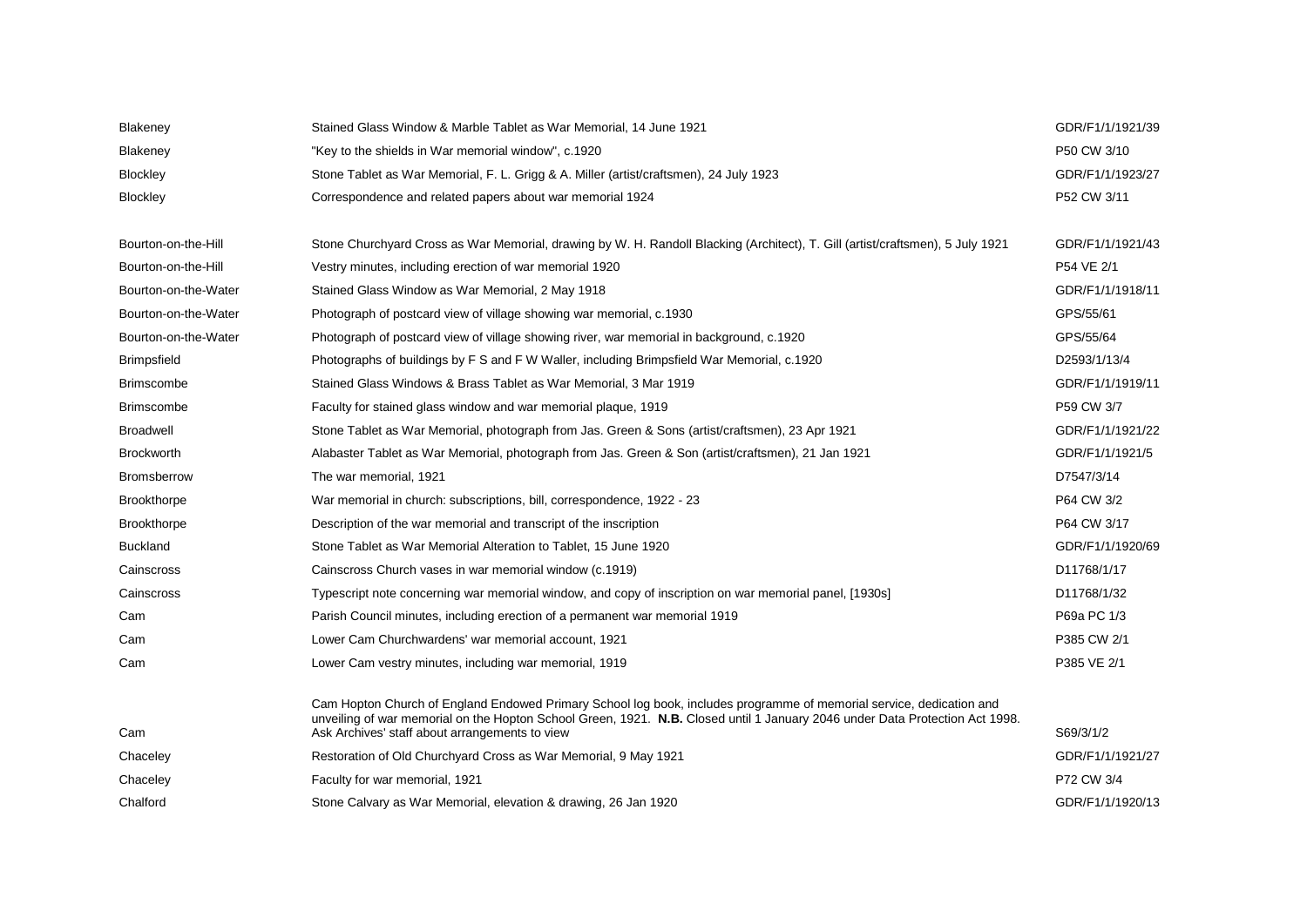| <b>Charlton Kings</b>               | Photograph of Charlton Kings war memorial decked with flowers, 1920                                                                                                                                                                                   | GPS/76/9          |
|-------------------------------------|-------------------------------------------------------------------------------------------------------------------------------------------------------------------------------------------------------------------------------------------------------|-------------------|
| <b>Charlton Kings Holy Apostles</b> | Marble Tablet as War Memorial, photograph & drawing by Boulton (artist/craftsmen), 23 April 1921                                                                                                                                                      | GDR/F1/1/1921/25  |
| Charlton Kings, St Mary's           | Rood Beam & Stone Tablet as War Memorial; Lych Gate as Peace Offering, drawing by J. B174Coates Carter (Architect), drawing &<br>section by Boulton (artist/craftsmen), 15 Sept 1920                                                                  | GDR/F1/1/1920/109 |
| Chedworth                           | Stone Tablet as War Memorial, F. L. Griggs (Architect), 4 Aug 1920                                                                                                                                                                                    | GDR/F1/1/1920/93  |
| Cheltenham                          | Postcard Photograph of Cheltenham war memorial, c.1921                                                                                                                                                                                                | GPS/78/137        |
| Cheltenham, All Saints              | Churchyard Calvary as War Memorial, elevation, section by J. Coates Carter (Architect), 28 Jan 1920                                                                                                                                                   | GDR/F1/1/1920/18  |
| Cheltenham, All Saints              | Postcard Photograph of War Memorial erected at All Saints, Cheltenham, c.1921                                                                                                                                                                         | GPS/78/138        |
| Cheltenham, All Saints              | Faculty for Calvary, as war memorial, 1920                                                                                                                                                                                                            | P78/2 CW 3/9/4    |
| Cheltenham, All Saints              | War Memorial Committee minutes, include newspaper cutting of memorial dedication ceremony, 1918 - 20                                                                                                                                                  | P78/2 SP 1/3      |
| Cheltenham, Christchurch            | Bronze Tablet as War Memorial, J. Wippell & Co. Ltd. (artist/craftsmen), 22 Nov 1921                                                                                                                                                                  | GDR/F1/1/1921/68  |
| Cheltenham, Christchurch            | Minutes of War Memorial Committee 1921-1922                                                                                                                                                                                                           | P78/3 CW 3/4      |
| Cheltenham, St John                 | Oak Panelling as War Memorial, R. L. Boulton & Son (artist/craftsmen), 24 March 1920                                                                                                                                                                  | GDR/F1/1/1920/35  |
| Cheltenham, St John                 | Leaflet asking for contributors to St John's war memorial and illustrated with a drawing of the memorial, (designed by I W Barnard,<br>1919); with related correspondence, 1920                                                                       | P78/6 CW 3/15     |
| Cheltenham, St Mark's               | Carved Oak Screen as War Memorial, drawing & correspondence by H. H. Martyn & Co. (artist/craftsmen), 13 Jan 1920                                                                                                                                     | GDR/F1/1/1920/1   |
| Cheltenham, St Mark's               | Faculty for war memorial screen and related papers, including dedication service programme and correspondence about<br>parishioners to be included on borough war memorial, 1919-1921                                                                 | P78/8 CW 3/3/2    |
| Cheltenham, St Mary's               | Copper Tablet as War Memorial, drawing by R. E. & C. Marshall (artist/craftsmen), 18 May 1921                                                                                                                                                         | GDR/F1/1/1921/28  |
| Cheltenham, St Mary's               | Architect J Coates Carter's drawings for proposed war memorial chapel within Church, with related correspondence, 1919                                                                                                                                | P78/1 CW 3/14     |
|                                     |                                                                                                                                                                                                                                                       |                   |
| Cheltenham, St Mary's               | Cheltenham Parish Church School for Boys papers of bicentenary/war memorial committee contains minutes of meetings of the<br>committee organising a memorial to old boys killed in the Great War, with related correspondence and cuttings, 1920-1921 | P78/1 SC 1/8/2    |
| Cheltenham, St Paul's               | Alterations Painting as War Memorial `The Divine Son' by Irlam Briggs, 21 Sept 1917                                                                                                                                                                   | GDR/F1/1/1917/30  |
| Cheltenham, St Paul's               | "War memorial" [1914-1918]: lists of names on memorial, and form of service for the dedication, 1920                                                                                                                                                  | P78/10 IN 4/5/4   |
| Cheltenham, St Peter's              | St Peter's church, Cheltenham, war memorial, 1918                                                                                                                                                                                                     | D2970/1/177       |
| Cheltenham, St Peter's              | Stone Churchyard Cross as War Memorial, plan, elevation by L. W. Barnard (Architect), H. H. Martyn (artist/craftsmen), 4 Aug 1920                                                                                                                     | GDR/F1/1/1920/96  |
| Cheltenham, St Peter's              | Faculty for war memorial 1920                                                                                                                                                                                                                         | P78/11 CW 3/7/3   |
|                                     |                                                                                                                                                                                                                                                       |                   |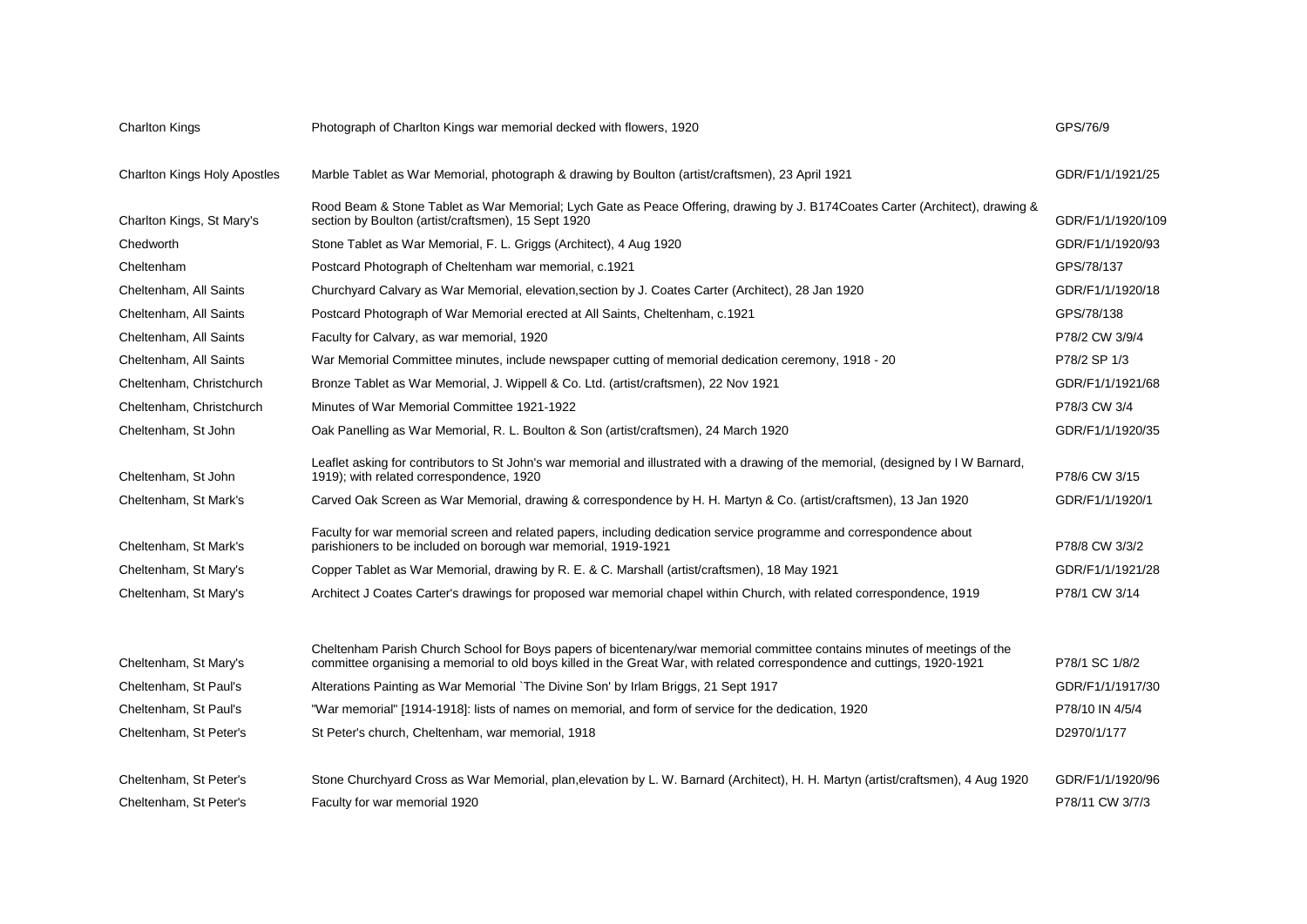| Cheltenham, St Peter's       | War Memorial Committee minute book, 1920 - 34                                                                        | P78/11 SP 1/1                |
|------------------------------|----------------------------------------------------------------------------------------------------------------------|------------------------------|
| Cheltenham, St Peter's       | War Memorial Committee accounts and correspondence, 1919 - 34                                                        | P78/11 SP 1/2                |
| Cheltenham, St Stephen       | Chapel with Apse as War Memorial, Specification, plan, section & elevation by L. W. Barnard (Architect), 27 May 1919 | GDR/F1/1/1919/23             |
| Cheltenham, St Stephen       | War memorial committee minutes, 1918 - 20                                                                            | P78/12 SP 1/1                |
| Cheltenham, St Stephen       | War memorial fund: two pass books, 1919-1920; book of paying-in stubs, 1919; book of cheque book stubs, 1919-1920    | P78/12/Accession 11701/Box 1 |
| Cherington                   | Brass Tablet as War Memorial Oak Tablet as Roll of Honour, 4 Oct 1919                                                | GDR/F1/1/1919/53             |
| Cherington                   | Faculty for war memorial tablets, 1919                                                                               | P79 CW 3/1/1                 |
| Childswickham                | Alabaster Tablet as War Memorial, drawing by Jas. Green & Son (artist/craftsmen), 2 March 1920                       | GDR/F1/1/1920/26             |
| Chipping Campden             | War memorial committee meetings minutes, 1919                                                                        | D5347/5/2                    |
| Chipping Campden             | Oak Triptych as War Memorial drawing, 7 Jan 1919                                                                     | GDR/F1/1/1919/1              |
| Christchurch, Forest of Dean | Brass Tablet as War Memorial, W. C. Mann, drawing & sketch by F. Osborne & Co (artist/craftsmen), 7 Sept 1920        | GDR/F1/1/1920/102            |
| Churcham                     | Design for proposed war memorial prayer desk at Birdwood mission room, 1919                                          | P83 CW 3/2                   |
| Churcham                     | Highnam Churchwardens' bank books for a a war memorial 1920-1942                                                     | P176 CW 2/2                  |
| Churcham                     | Highnam: Alabaster Tablet as War Memorial, Powell & Sons (artist/craftsmen), 18 May 1920                             | GDR/F1/1/1920/55             |
| Churchdown, St Andrew        | Repositioning of War Memorial, 17 Aug 1920                                                                           | GDR/F1/1/1920/99             |
| Churchdown, St Bartholomew   | Oak Tablet as War Memorial, 4 Oct 1919                                                                               | GDR/F1/1/1919/48             |
| Cinderford, St John          | Altar, Panelling & Brass Tablet as War Memorial, elevation & sketch plan, 18 Jan 1919                                | GDR/F1/1/1919/3              |
| Cinderford, St John          | Aumbry in War Memorial Chapel, 5 June 1935                                                                           | GDR/F1/1/1935/22             |
| Cinderford, St Stephen       | Alabaster & Stone Tablet as War Memorial, drawing by Boulton (artist/craftsmen), 14 Sept 1920                        | GDR/F1/1/1920/106            |
| Cirencester                  | Exterior view of the church and war memorial (post First World War)                                                  | D9841/1/1/13                 |
| Cirencester, St John Baptist | Stone Churchyard Cross as War Memorial, 30 July 1917                                                                 | GDR/F1/1/1917/24             |
| Cirencester, St John Baptist | Oak Tablet as War Memorial, Sketch by W. D. Caroe (Architect), 16 March 1920                                         | GDR/F1/1/1920/28             |
| Cirencester, Watermoor       | Bronze Tablet as War Memorial, 9 March 1920                                                                          | GDR/F1/1/1920/27             |
| Clearwell                    | Alabaster Tablet as War Memorial, 8 Feb 1921                                                                         | GDR/F1/1/1921/9              |
| Clearwell                    | Faculties for war memorial 1921                                                                                      | P88 CW 3/5                   |
| <b>Clifford Chambers</b>     | Stone Cross & Vellum Scroll as War Memorial, 9 Nov 1920                                                              | GDR/F1/1/1920/122            |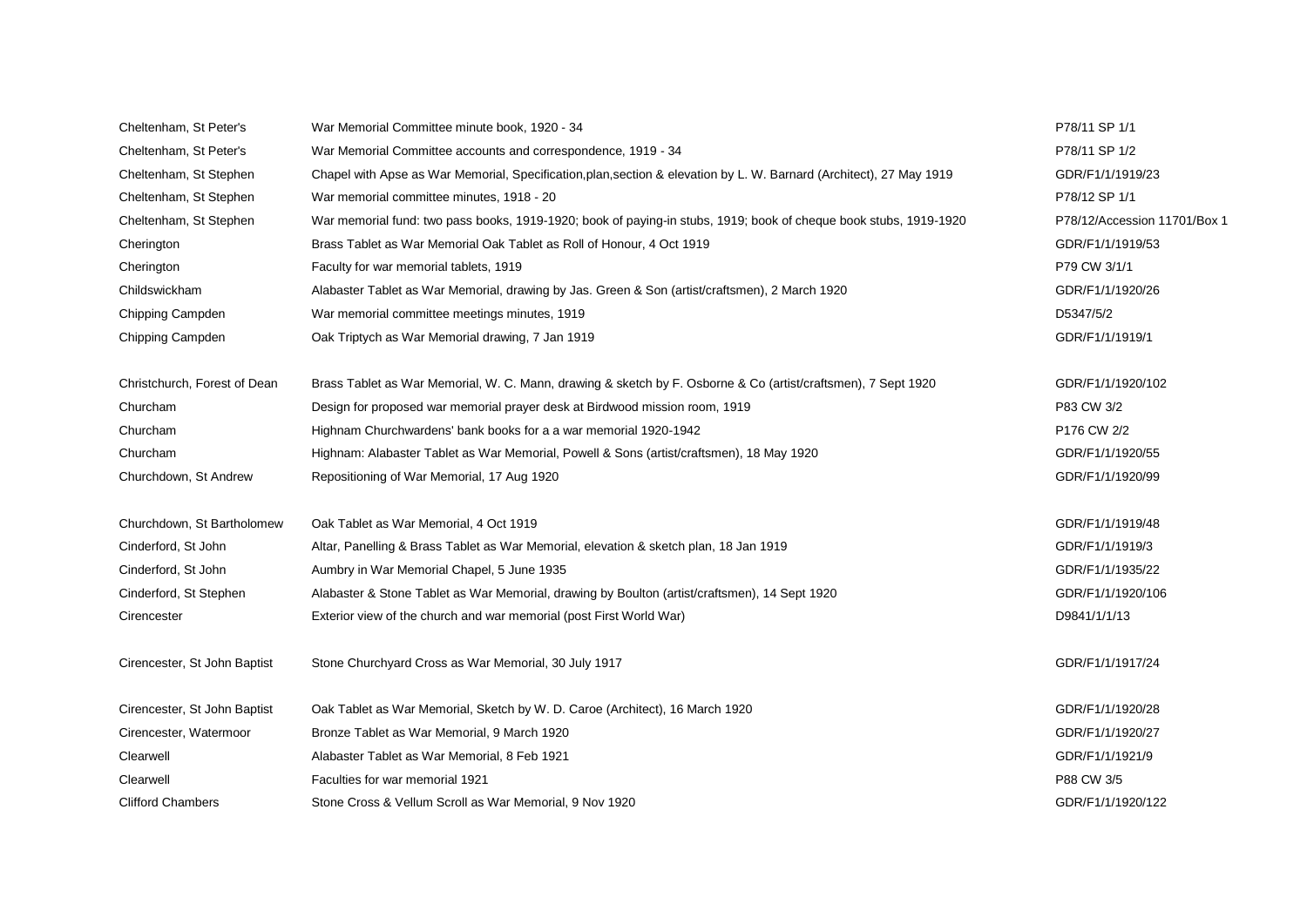| Coaley                     | Newscutting about erection of war memorial, with plan, c.1920                                                                                                                                                                        | P90 CW 3/4        |
|----------------------------|--------------------------------------------------------------------------------------------------------------------------------------------------------------------------------------------------------------------------------------|-------------------|
| Coates                     | Faculty for the war memorial 1933                                                                                                                                                                                                    | P92 CW 3/2        |
| Cold Aston                 | Stone Tablet as War Memorial, 10 April 1920                                                                                                                                                                                          | GDR/F1/1/1920/39  |
| Coleford                   | St. John's Church: photographs of First World War memorial reredos, n.d.                                                                                                                                                             | D7942/45          |
| Coleford                   | Oak Reredos as War Memorial, drawing by Sir Charles A. Nicholson (Architect), 13 Jan 1920                                                                                                                                            | GDR/F1/1/1920/9   |
| Colesbourne                | Stone Tablet as War Memorial, 2 May 1922                                                                                                                                                                                             | GDR/F1/1/1922/30  |
| Condicote                  | Brass Tablet as War Memorial, Rubbing by Jones & Willis (artist/craftsmen), 2 March 1920                                                                                                                                             | GDR/F1/1/1920/25  |
| Corse                      | Oak Pulpit & Stone Tablet as War Memorial, 24 Aug 1920                                                                                                                                                                               | GDR/F1/1/1920/100 |
| Corse                      | Faculty for pulpit erected as war memorial, 1920                                                                                                                                                                                     | P101 CW 3/1       |
| <b>County War Memorial</b> | Lists of names from 1914-18 war for the War Memorial book arranged by parishes                                                                                                                                                       | D2888/9           |
| County War Memorial        | Draft personal names indexes for the War Memorial book                                                                                                                                                                               | D2888/11          |
| <b>County War Memorial</b> | Correspondence, appeals, accounts etc., relating to the proposed County war memorial, 1919-1920                                                                                                                                      | D9125/2/452       |
| Cowley                     | Stone Tablet as War Memorial, drawing by R. L. Boulton & Sons (artist/craftsmen), 28 Jan 1920                                                                                                                                        | GDR/F1/1/1920/15  |
| Cranham                    | Lychgate war memorial: letters, vouchers, statement of fund, copy of inscription, 1920 - 21                                                                                                                                          | P103 CW 3/5       |
| Cromhall                   | War memorial: letters, estimate and sketch supplied by Percy Green of Gloucester, 1919 - 21                                                                                                                                          | P104 CW 3/4       |
| Cutsdean                   | Brass Tablet as War Memorial, 22 Aug 1922                                                                                                                                                                                            | GDR/F1/1/1922/42  |
| Daglingworth               | Porch/Lych Gate as War Memorial, 16 Nov 1917                                                                                                                                                                                         | GDR/F1/1/1917/39  |
| Didbrook                   | Stone Tablet as War Memorial, Alexander Fisher (Architect), Boulton (artist/craftsmen), 14 Sept 1920                                                                                                                                 | GDR/F1/1/1920/104 |
| Didmarton                  | Minutes of the War Memorial committee 1919-1921; accounts for building the path to the memorial; service sheets and music for the<br>dedication services 1921; order of service and postcard picture of the dedication ceremony 1921 | P114/1 CW 3/4     |
| Down Hatherley             | Bronze Tablet as War Memorial, 23 Aug 1921                                                                                                                                                                                           | GDR/F1/1/1921/58  |
| <b>Driffield</b>           | Newspaper account of dedication service for Harnhill-with-Driffield war memorial, undated, c.1919                                                                                                                                    | P120/MI6          |
| Dumbleton                  | Stone Tablet as War Memorial, drawing by N. Jewson (Architect), 30 Mar 1921                                                                                                                                                          | GDR/F1/1/1921/19  |
| <b>Duntisbourne Abbots</b> | Stone Churchyard Cross & Brass Tablet as War Memorial, elevation & section by Alfred H. Powell (Architect), sketch of site of<br>tablet, W & C Hayward (artist/craftsmen) correspondence, 1 Mar 1921                                 | GDR/F1/1/1921/15  |
| Dursley                    | Alterations to Baptistry Stained Glass Window & Wooden Tablet as War Memorial Stained Glass Window in memory of Mother of<br>Sir Ashton Lister, 6 July 1920                                                                          | GDR/F1/1/1920/81  |
| Dursley                    | Faculty for stained glass for baptistry as war memorial, 1920                                                                                                                                                                        | P124 CW 3/13/5    |
| Dursley                    | Sketch by Captain W H R Blacking for war memorial rood screen, 1917                                                                                                                                                                  | P124 CW 3/15      |
| Dursley                    | Vestry minutes, including war memorial window and rearrangement of baptistry 1920                                                                                                                                                    | P124 VE 2/4       |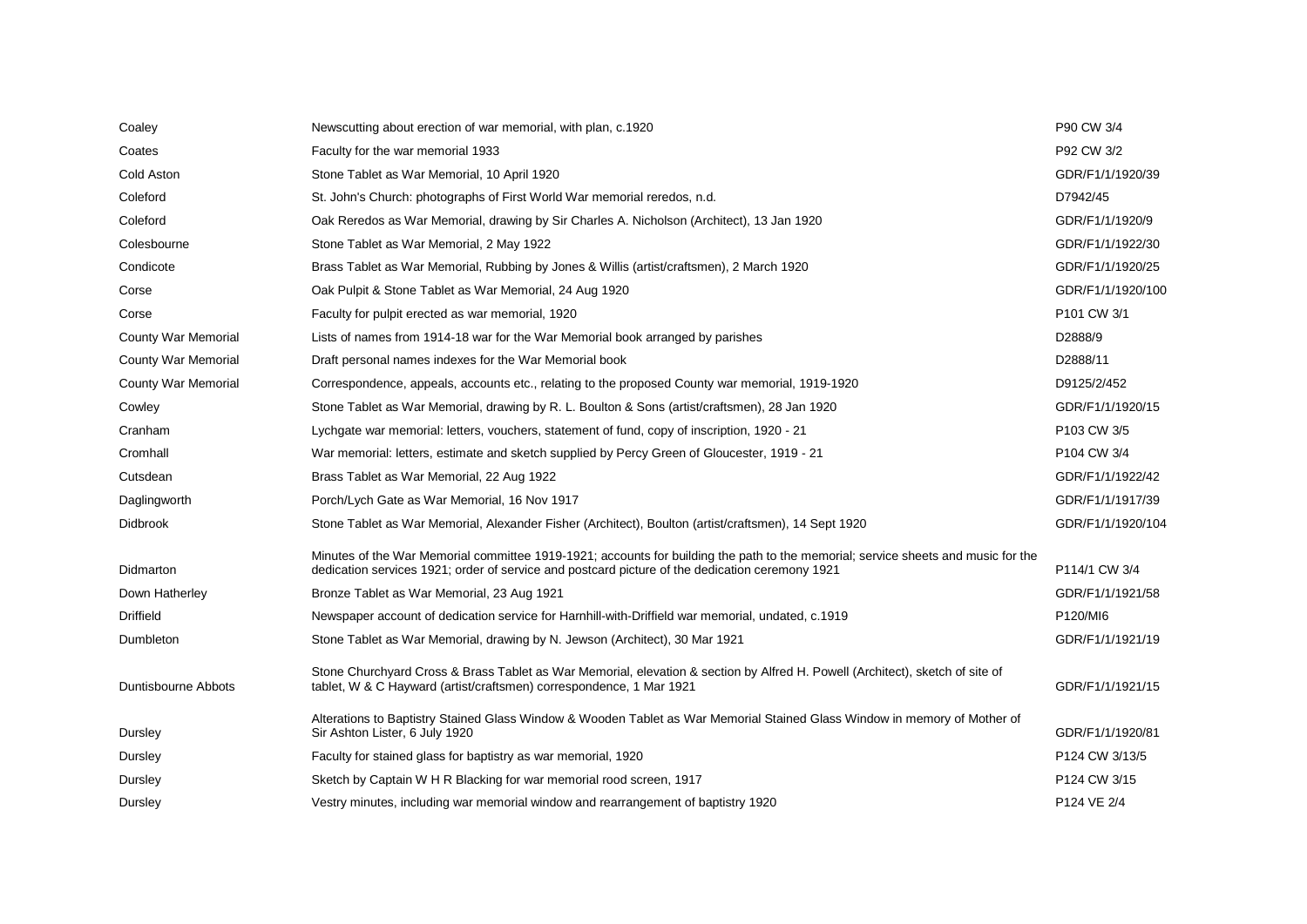| Dymock                    | Photograph, Dymock church and war memorial, c.1920                                                                                                                                                                                                                    | D10882            |
|---------------------------|-----------------------------------------------------------------------------------------------------------------------------------------------------------------------------------------------------------------------------------------------------------------------|-------------------|
| Dymock                    | Notes on war memorial 1920-1921                                                                                                                                                                                                                                       | P125 MI 11        |
| Eastington                | Stone Cross as War Memorial, drawing by Frith (artist/craftsmen), 24 March 1920                                                                                                                                                                                       | GDR/F1/1/1920/33  |
| Eastington                | Printed order of service for dedication of War Memorial Book, 1921                                                                                                                                                                                                    | P127 IN 4/1       |
| Ebrington                 | Copper Tablet as War Memorial, Jones & Willis (artist/craftsmen), 29 June 1926                                                                                                                                                                                        | GDR/F1/1/1926/25  |
| Edge                      | Brass Tablet as War Memorial sketch, 22 Oct 1919                                                                                                                                                                                                                      | GDR/F1/1/1919/62  |
| Edge                      | PCC minutes, entries for 1919 comprise parish and committee meetings about war memorial                                                                                                                                                                               | P132 VE 2/3       |
| Elkstone                  | Church services for peace thanksgiving and war memorial, with related financial accounts, 1919                                                                                                                                                                        | P135 IN 4/9/1     |
| Elmore                    | Programme for dedication of war memorial 1921                                                                                                                                                                                                                         | P136 IN 1/12      |
| <b>Elmstone Hardwicke</b> | Marble Tablet as War Memorial, elevation by David Arthur Bowd (artist/craftsman), plan & specification by Eggleton & Co.<br>(artist/craftsmen), 23 May 1922                                                                                                           | GDR/F1/1/1922/35  |
| Fairford                  | Stone Cross as War Memorial, Plan, elevation, section by Ernest W. Gimson (Architect), Correspondence - Gimson's last work, 26<br>Oct 1920                                                                                                                            | GDR/F1/1/1920/117 |
| Fairford                  | War memorial, 1920: Includes correspondence from Sidney Barnsley recommending Norman Jewson to implement Ernest Gimson's<br>design, and letter from Norman Jewson urging that there should be no modification to the design in order to reduce the cost, 1919 -<br>20 | P141 CW 3/16      |
| Farmington                | Stone Tablet as War Memorial, drawing by W.H. Fry (artist/craftsman), 23 Feb 1923                                                                                                                                                                                     | GDR/F1/1/1923/6   |
| Farmington                | Faculty for war memorial tablet 1923, with related vouchers 1923-1924                                                                                                                                                                                                 | P143 CW 3/1       |
| Flaxley                   | Stained Glass Window as War Memorial, 7 Jan 1921                                                                                                                                                                                                                      | GDR/F1/1/1921/2   |
| Frampton-on-Severn        | List of contributors to war memorial, 1919 - 20                                                                                                                                                                                                                       | P149a PC 35/1     |
| Glosters                  | Belgium, Hooge: alterations to bronze plate on war memorial for the Gloucestershire Regiment, 1926                                                                                                                                                                    | D2593/2/794       |
| Gloucester                | Form of service for dedication of Gloucester war memorial, 1925                                                                                                                                                                                                       | D4183/2/13        |
| Gloucester                | Form of service for dedication of Gloucester's war memorial, 1933                                                                                                                                                                                                     | D5332/3/6         |
| Gloucester                | Drawings of Gloucester War Memorial, 1933                                                                                                                                                                                                                             | D5412/VIII/1      |
| Gloucester                |                                                                                                                                                                                                                                                                       |                   |
|                           | Draft conditions of competition for proposed war memorial, 1920                                                                                                                                                                                                       | GBR/L/6/7/24      |
| Gloucester                | War memorial: minutes of war memorial committee, correspondence about estimates, designs, and other papers, 1920 - 33                                                                                                                                                 | GBR/L/6/23/B5017  |
| Gloucester, "St Mary's"   | Stained Glass Window as War Memorial, 11 May 1920                                                                                                                                                                                                                     | GDR/F1/1/1920/54  |
| Gloucester, All Saints    | Rood Screen (later changed to Rood only) as War Memorial, drawing by A. S. Dixon (Architect), 13 Jan 1920                                                                                                                                                             | GDR/F1/1/1920/11  |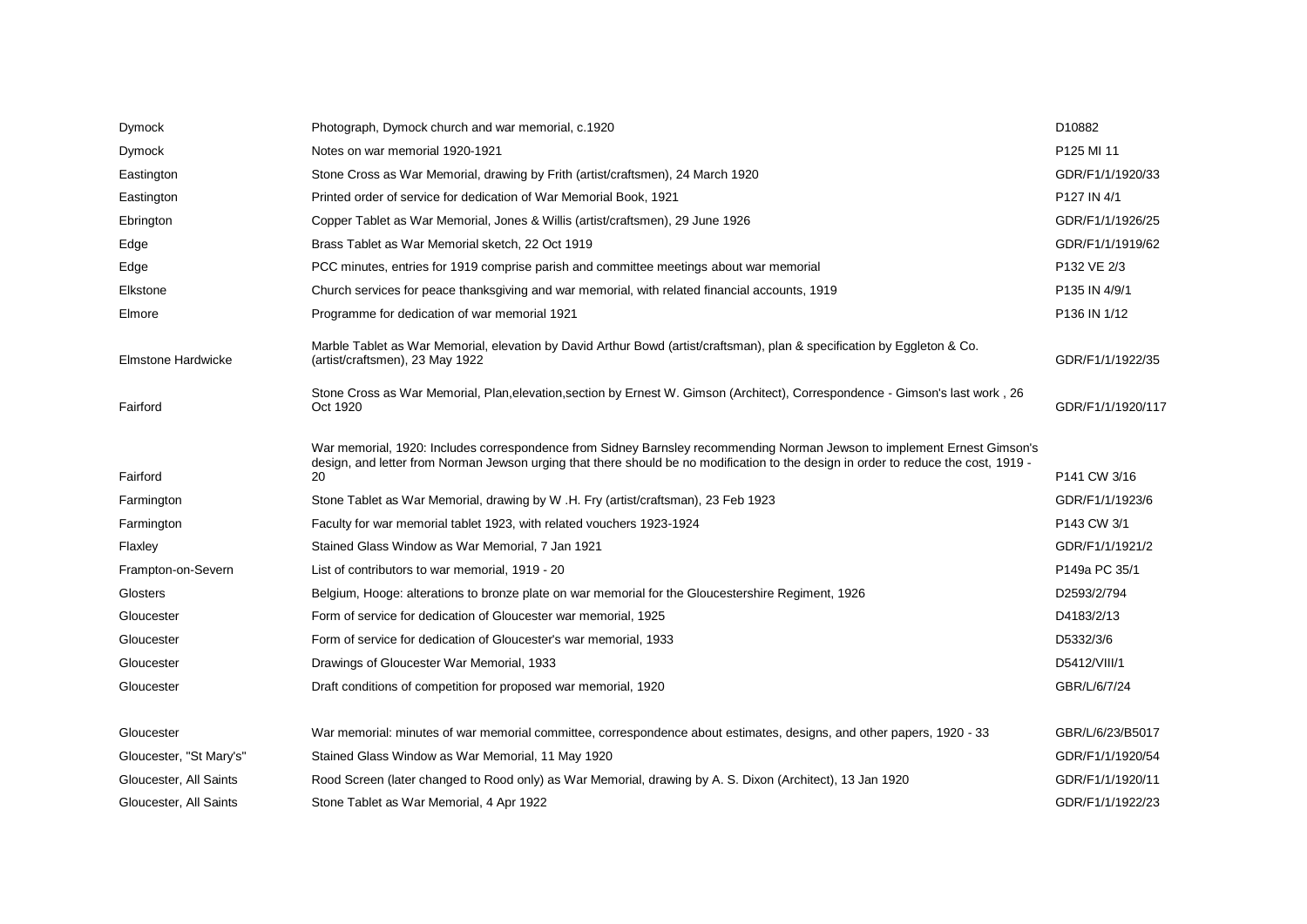| Gloucester, All Saints                  | Stained Glass Window as War Memorial Alterations, design by Morris & Co (artist/craftsmen), Geoffrey Webb (Architect), 7 Apr<br>1926                                  | GDR/F1/1/1926/11a           |
|-----------------------------------------|-----------------------------------------------------------------------------------------------------------------------------------------------------------------------|-----------------------------|
| Gloucester, Brunswick Baptist<br>Church | Unveiling of war memorial at Brunswick Road church, 1921                                                                                                              | D4373/9/45                  |
| Gloucester, Crypt School                | Order of service for dedication of war memorial, 1921                                                                                                                 | D6035/4/5                   |
| Gloucester, Crypt School                | Papers concerning dedication of war memorial to Old Cryptians killed in First World War, 1921                                                                         | D9791/1/1                   |
| Gloucester, St Barnabus                 | Drawing of a proposed war memorial window, undated, post-1918                                                                                                         | P154/19 CW 4/1              |
| Gloucester, St Catharine's              | Photocopy of photograph of war memorial tablet from 'Cheltenham Chronicle and Gloucestershire Graphic', 1921                                                          | P154/7 CW 3/10/16           |
| Gloucester, St.Catharine's              | Bronze Tablet as War Memorial, 14 June 1921                                                                                                                           | GDR/F1/1/1921/37            |
| Gloucester, St Catharine's(?)           | Location unknown [possibly from St. Catharine's Church, Gloucester]: photograph of First World War memorial board, n.d. [1920s]                                       | D7942/542                   |
| Gloucester, St James                    | Stained Glass Window & `Opus Sectile' Tablet as War Memorial, 4 Aug 1920                                                                                              | GDR/F1/1/1920/95            |
| Gloucester, St James                    | War memorial fund accounts, 1917 - 35                                                                                                                                 | P154/8 CW 2/2               |
| Gloucester, St Luke                     | Stone Tablet as War Memorial, H. H. Martyn & Co (artist/craftsmen), 5 July 1921                                                                                       | GDR/F1/1/1921/42            |
| Gloucester, St Luke                     | Brass Tablet as War Memorial, Osborne & Co. Ltd. (artist/craftsmen), 24 Oct 1921                                                                                      | GDR/F1/1/1921/63            |
| Gloucester, St Mark's                   | Ledger, war memorial subscriptions                                                                                                                                    | P154/10 CW 2/1              |
| Gloucester, St Mary de Crypt            | St. Mary de Crypt Church: elevation and section of proposed war memorial screen; architect Walter B. Wood, 1919                                                       | D7942/129                   |
| Gloucester, St Mary de Crypt            | St. Mary de Crypt Church: rough sketches and working sheet for cost of war memorial, n.d.                                                                             | D7942/133                   |
| Gloucester, St Mary de Crypt            | St. Mary de Crypt Church: specification of works including war memorial screen, plan of church, section & elevation of screen;<br>architect Walter B. Wood, 1919 - 20 | D7942/134                   |
| Gloucester, St Mary de Crypt            | Stone Screen as War Memorial, W. B. Wood (Architect), 17 Feb 1920                                                                                                     | GDR/F1/1/1920/20            |
| Gloucester, St Mary de Crypt            | Subscription book for erection of war memorial in church, 1920                                                                                                        | P154/11 CW 3/8              |
| Gloucester, St Mary de Lode             | Oak Tablet as War Memorial, photograph, 9 Feb 1926                                                                                                                    | GDR/F1/1/1926/4             |
| Gloucester, St Mary de Lode             | Tuffley war memorial: subscription list, c.1923                                                                                                                       | P <sub>154</sub> /19 CW 3/7 |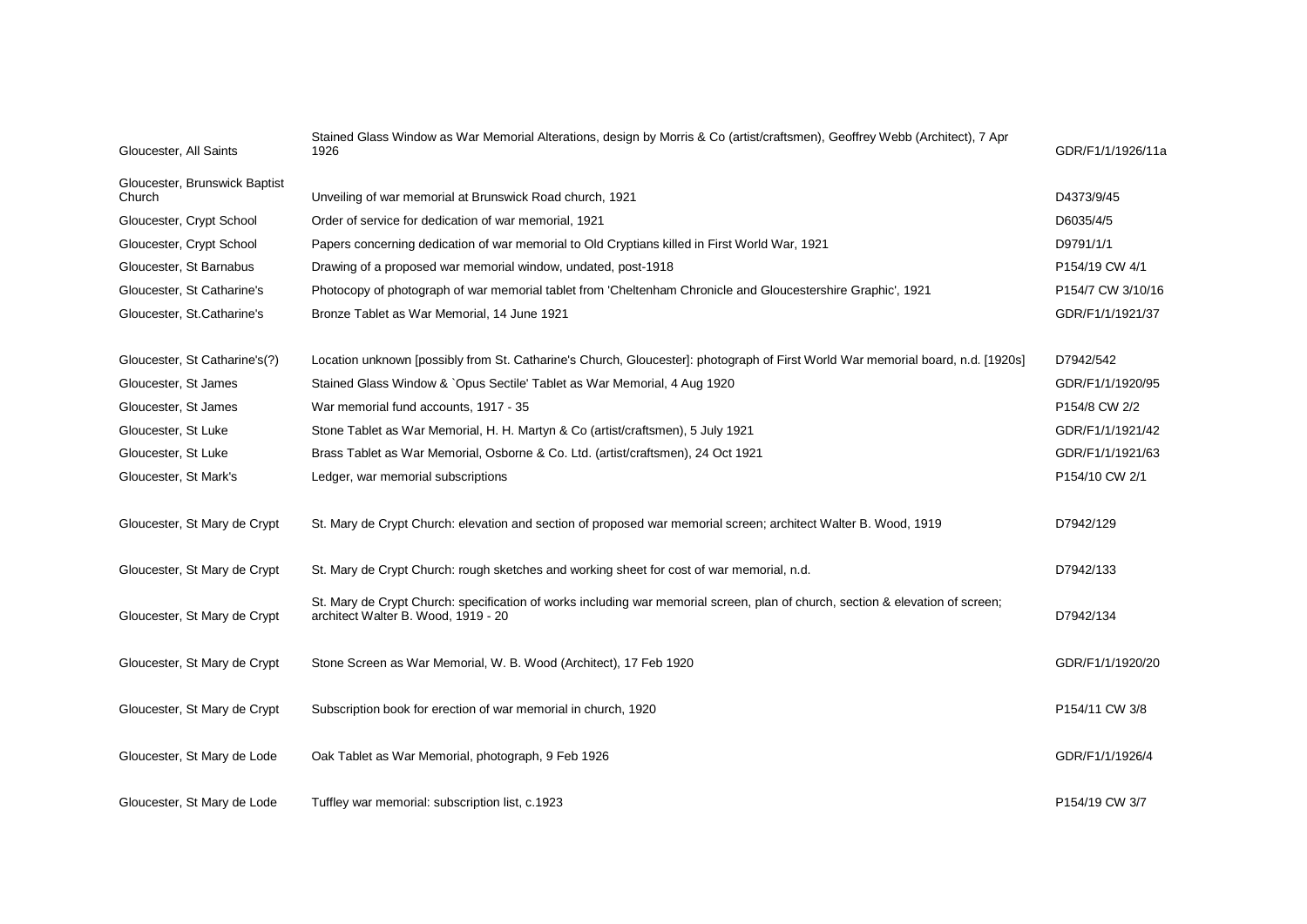| Gloucester, St Michael  | Alabaster Tablet as War Memorial, drawing by Jas. Green & Son (artist/craftsmen), 28 Jan 1920                                                                                    | GDR/F1/1/1920/16  |
|-------------------------|----------------------------------------------------------------------------------------------------------------------------------------------------------------------------------|-------------------|
| Gloucester, St Michael  | Stone Tablet as War Memorial, 18 May 1920                                                                                                                                        | GDR/F1/1/1920/59  |
| Gloucester, St Michael  | Faculty for war memorial tablet, 1920                                                                                                                                            | P154/14 CW 3/7    |
| Gloucester, St Paul's   | Cross in Churchyard as War Memorial, 16 June 1919                                                                                                                                | GDR/F1/1/1919/27  |
| Gloucester, St Paul's   | Faculty for war memorial cross in churchyard, 1919                                                                                                                               | P154/17 CW 3/5    |
| Gloucester, St Paul's   | Dedication of the war memorial 1919                                                                                                                                              | P154/17 MI 1      |
| Gloucester, St Paul's   | Photographs of dedication of the war memorial 1919                                                                                                                               | P154/17 MI 10     |
| Gloucester, St Paul's   | Photograph of dedication of war memorial by Bishop of Gloucester, 1919                                                                                                           | P154/17 MI 12     |
| <b>Great Rissington</b> | Stone Tablet as War Memorial, Geo. Clifford & Sons (artist/craftsmen), rough sketch, 16 Aug 1921                                                                                 | GDR/F1/1/1921/57  |
| <b>Great Rissington</b> | Vestry minutes, including war memorial tablet 1921                                                                                                                               | P268 VE 2/1       |
| Great Washbourne        | Alabaster & Marble Tablet as War Memorial, J. A. Oakey (artist/craftsman), 4 Aug 1920                                                                                            | GDR/F1/1/1920/94  |
| <b>Guiting Power</b>    | Copy of War Memorial Scroll, order of service for dedication of War Memorial Scroll, 5 June 1922                                                                                 | <b>GDR/395A</b>   |
| Hardwicke               | Letter about erection in Hardwicke church of a war memorial originally at the Reformatory, with faculty                                                                          | D3549/25/2/28     |
| Hardwicke               | Lych Gate as War Memorial, Plan, elevation, section by H. Stratton Davis (Architect), 14 Sept 1920                                                                               | GDR/F1/1/1920/105 |
| Haresfield              | Stone Tablet as War Memorial, drawing by Jas. Green & Son (artist/craftsmen), 13 Jan 1920                                                                                        | GDR/F1/1/1920/2   |
| Hartpury                | Parish Council minutes, including copy conveyance of site at corner of Ashleworth Lane for war memorial, and newscuttings and<br>order of service relating to consecration, 1920 | P165a PC 1/1      |
| Hartpury                | Conveyance of site at corner of Ashleworth Lane, Gloucester Road for Hartpury war memorial site, with newscuttings, poster and<br>order of service, 1920                         | P165a PC 6/1      |
| Hasfield                | Rood Beam with 2 Alabaster Tablets as War Memorial & Roll of Honour, 24 Dec 1919                                                                                                 | GDR/F1/1/1919/74  |
| Hatherop                | Inscription on Wall as War Memorial, drawing by Farmer Bros. (artist/craftsmen), 4 June 1921                                                                                     | GDR/F1/1/1921/32  |
| Hatherop                | Vestry & PCC minutes, including war memorial 1921                                                                                                                                | P169 VE 2/1       |
| Hawkesbury              | Hillesley and Tresham Parish Council War memorial: list of subscribers, fund balance sheet and sculptor's bill, 1920                                                             | P178a PC 35/1     |
| Hawling                 | Lych Gate as War Memorial, E. Norris (artist/craftsman), 2 Aug 1921                                                                                                              | GDR/F1/1/1921/55  |
| Hill                    | Stone Tablet as War Memorial, drawing by N. Jewson (Architect), 5 Nov 1919                                                                                                       | GDR/F1/1/1919/67  |
| Horton                  | Stone Tablet as War Memorial, drawing by Boultons (artist/craftsmen), 3 Sept 1919                                                                                                | GDR/F1/1/1919/44  |
| Hucclecote              | Folder containing photographs, newscuttings, letters and reminiscences concerning World War I and the Hucclecote war memorial                                                    | D9846/7/1         |
| Icomb                   | Brass Tablet Mounted on Oak as War Memorial, rubbing & drawing by Walker & Harwood (Architect), 30 Nov 1921                                                                      | GDR/F1/1/1921/70  |
| Icomb                   | Faculty for war memorial, 1921                                                                                                                                                   | P185 CW 3/1       |
|                         |                                                                                                                                                                                  |                   |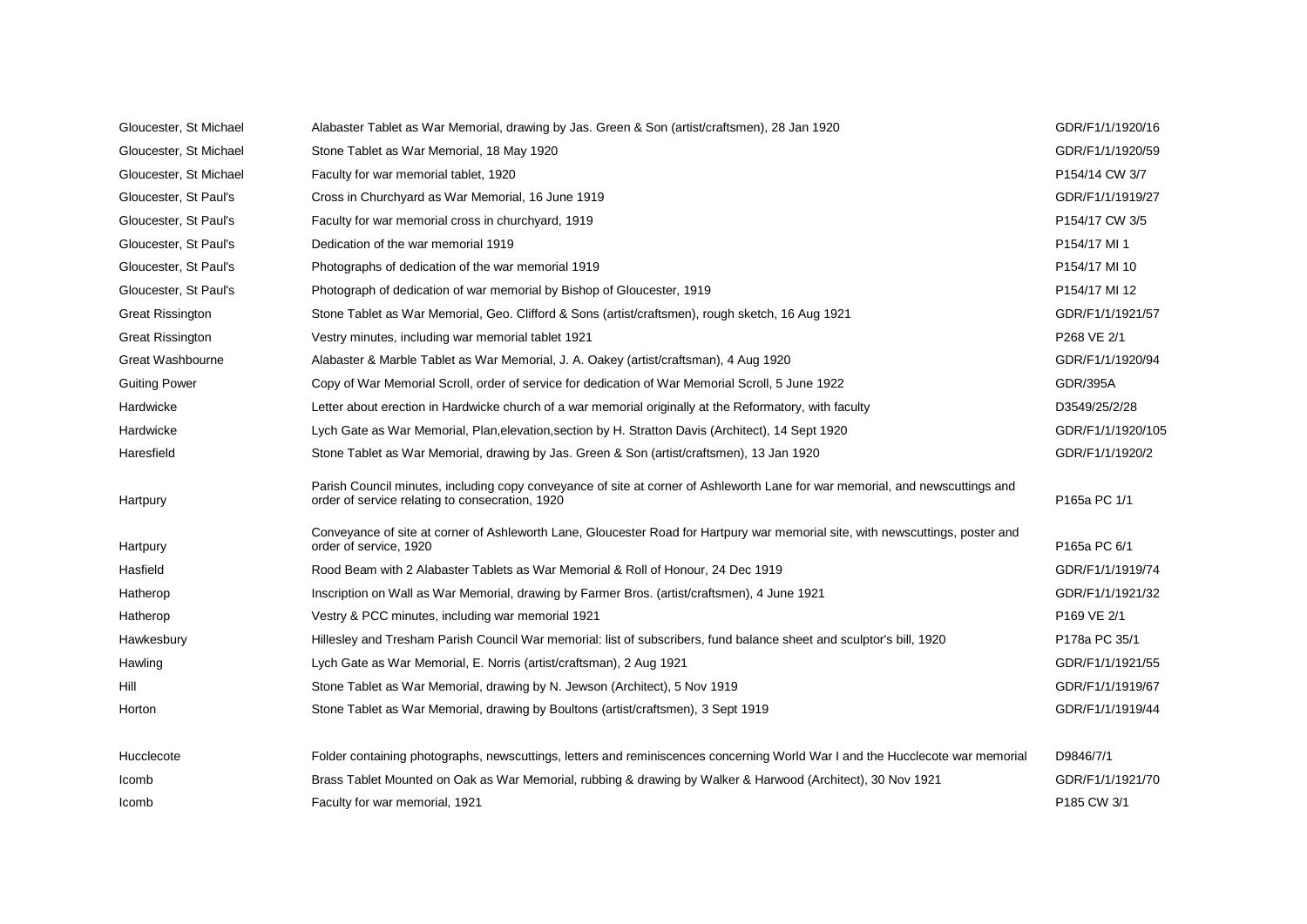| Kempley                              | Marble Tablet as War Memorial, photograph by H. K. Fox & drawing by Jas. Green & Son (artist/craftsmen), 28 Mar 1922                                                                                | GDR/F1/1/1922/20  |
|--------------------------------------|-----------------------------------------------------------------------------------------------------------------------------------------------------------------------------------------------------|-------------------|
| Kempsford                            | Stone Tablet as War Memorial, drawing by Farmer Bros (artist/craftsmen), 18 May 1920                                                                                                                | GDR/F1/1/1920/56  |
| Kempsford                            | Faculty for war memorial tablet, 1920                                                                                                                                                               | P189 CW 3/2/1     |
| Kingswood                            | Brass Altar Cross as War Memorial, 1 April 1919                                                                                                                                                     | GDR/F1/1/1919/17  |
| Lasborough                           | Brass Tablet as War Memorial, 2 Sept 1919                                                                                                                                                           | GDR/F1/1/1919/32  |
| Lechlade                             | Stone Tablet as War Memorial, drawing by John Underwood & Son (artist/craftsmen), 22 June 1920                                                                                                      | GDR/F1/1/1920/77  |
| Leckhampton                          | War Memorial Chapel, plan, elevation by L. W. Barnard (Architect), 23 Dec 1920                                                                                                                      | GDR/F1/1/1920/134 |
| Leckhampton, St Peter                | Faculty and correspondence concerning formation of war memorial chapel, 1920                                                                                                                        | P198/1 CW 3/14    |
| Leckhampton, St Peter                | PCC minutes including references to planning for the church war memorial, 1921                                                                                                                      | P198/1 VE 2/4     |
| Leckhampton, St Peter                | War memorial and peace celebrations committee: minutes, 1919                                                                                                                                        | P198/1 SP 2/1     |
| Leckhampton, St Peter                | War memorial and peace celebrations committee: correspondence and vouchers, 1914 - 21                                                                                                               | P198/1 SP 2/2     |
| Leckhampton, St Philip & St<br>James | Chapel as War Memorial, 3 Sept 1919                                                                                                                                                                 | GDR/F1/1/1919/38  |
| Leckhampton, St Philip & St<br>James | Faculty to erect wrought iron screen at entrance to war memorial chapel, 1927                                                                                                                       | P198/2 CW 3/24    |
| Leigh                                | Service sheet for unveiling and dedication of war memorial tablet in Leigh parish church, 1922                                                                                                      | D4920/2/3/9       |
| Leigh                                | Alabaster Tablet as War Memorial, 2 May 1922                                                                                                                                                        | GDR/F1/1/1922/31  |
| Leigh                                | Faculty for war memorial, order of service and bill for buglers, 1922                                                                                                                               | P199 CW 3/12      |
| <b>Leonard Stanley</b>               | Postcard view photograph of village of Leonard Stanley, showing war memorial on green with houses in the background, c.1928                                                                         | GPS/201/40        |
| <b>Leonard Stanley</b>               | War Memorial cross committee minutes, 1918 - 19                                                                                                                                                     | P201 SP 1         |
| Little Rissington                    | Alabaster Tablet as War Memorial, 14 July 1920                                                                                                                                                      | GDR/F1/1/1920/84  |
| Longney                              | Alabaster Tablet as War Memorial, sketch by Jas. Green & Son (artist/craftsmen), 24 Dec 1919                                                                                                        | GDR/F1/1/1919/69  |
| Lower Slaughter                      | Stone Cross as War Memorial, photograph & correspondence from H. H. Martyn (artist/craftsmen), 29 June 1920                                                                                         | GDR/F1/1/1920/79  |
| Lower Slaughter                      | Faculty for war memorial in churchyard, 1920                                                                                                                                                        | P296 CW 3/2       |
| Lydbrook                             | Alabaster Tablet as War Memorial, drawing by A. W. Ursell (artist/craftsmen), extensive correspondence, 4 June 1921                                                                                 | GDR/F1/1/1921/30  |
| Lydbrook                             | Faculty for war memorial tablet, 1921                                                                                                                                                               | P208 CW 3/3       |
| Lydney                               | Order of service for dedication of war memorial, 1935                                                                                                                                               | D5627/2/4         |
| Lydney                               | Stained Glass Window Stone Tablet Lych Gate as War Memorial, Heaton, Butler & Bayne (artist/craftsmen), drawing & elevation by<br>L. W. Barnard (Architect), Boulton (artist/craftsmen), 4 Feb 1921 | GDR/F1/1/1921/8   |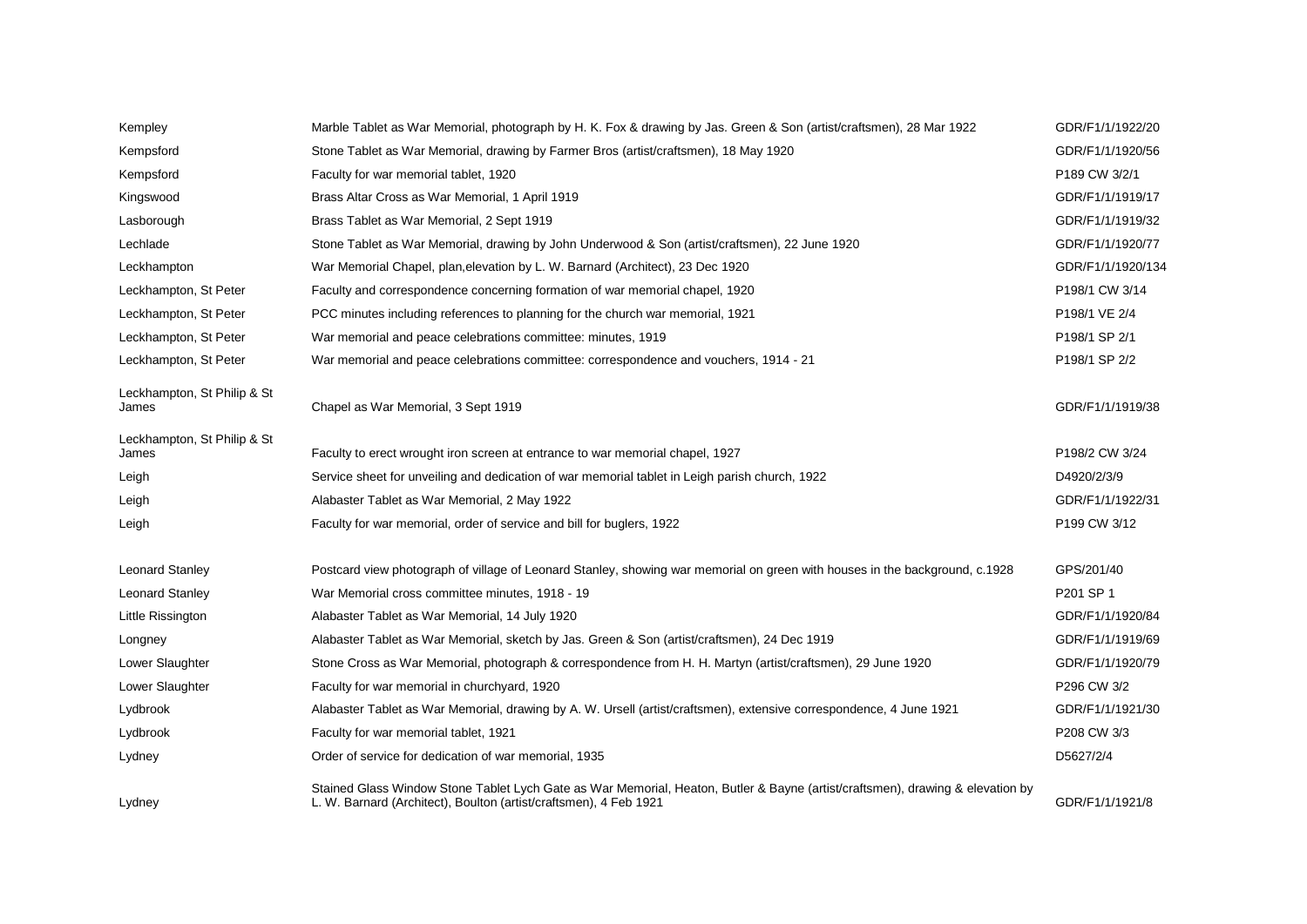| Lydney               | Receipt, design and correspondence concerning memorial window, lych gates and war memorial, 1921                                                                                                                                                                 | P209 CW 3/5            |
|----------------------|------------------------------------------------------------------------------------------------------------------------------------------------------------------------------------------------------------------------------------------------------------------|------------------------|
| Maisemore            | Stained Glass Window as War Memorial, 7 Mar 1922                                                                                                                                                                                                                 | GDR/F1/1/1922/11       |
| Maiseyhampton        | Stone Tablet as War Memorial, Norman Jewson (Architect), 28 May 1919                                                                                                                                                                                             | GDR/F1/1/1919/25       |
| Maiseyhampton        | Marston Maisey: Tablet as War Memorial, Farmer Bros. (artist/craftsmen), 31 July 1923                                                                                                                                                                            | GDR/F1/1/1923/30       |
| Maiseyhampton        | Faculties for war memorial                                                                                                                                                                                                                                       | P211/1 CW 3/4          |
| <b>Marston Sicca</b> | Lych Gate as War Memorial, Pyment & Son (artist/craftsmen), 16 Oct 1919                                                                                                                                                                                          | GDR/F1/1/1919/55       |
| Matson               | Faculty for war memorial, 1920                                                                                                                                                                                                                                   | P215 CW 3/2            |
| Matson               | Minutes, correspondence, and accounts of war memorial committee, 1919 - 22                                                                                                                                                                                       | P215 VE 2/9            |
| Mickleton            | Stone Tablet & Clock as War Memorial, 26 Jan 1920                                                                                                                                                                                                                | GDR/F1/1/1920/12       |
| Mickleton            | Faculty for war memorial tablet, 1920                                                                                                                                                                                                                            | P216 CW 3/2            |
| Minchinhampton       | Deeds, tax claims, minutes, letters, fire damage claim, accounts and bills for repairs relating to Minchinhampton War Memorial Trust<br>and Market House Committee, 1919 - 37                                                                                    | D1241 box 123 bundle 3 |
| Minchinhampton       | Folders of accounts, letters, minutes and insurance papers for Minchinhampton War Memorial Trust, 1922 - 39                                                                                                                                                      | D1241 box 123 bundle 4 |
| Minchinhampton       | Notes on sale of rectory, churchyard extensions, war memorial fund and common all in Minchinhampton, 1921 - 27                                                                                                                                                   | D1241 box 124 bundle 7 |
| Minchinhampton       | Rood Screen as War Memorial, elevation by F. C. Eden (Architect), 26 May 1920                                                                                                                                                                                    | GDR/F1/1/1920/61       |
| Minchinhampton       | Stained Glass Windows as War Memorial, 26 May 1920                                                                                                                                                                                                               | GDR/F1/1/1920/62       |
| Minchinhampton       | Postcard photograph of Minchinhampton war memorial, c.1928                                                                                                                                                                                                       | GPS/217/119            |
| Minchinhampton       | Faculty for an oak tablet war memorial, 1932                                                                                                                                                                                                                     | P217 CW 3/8            |
| Minchinhampton       | Drawing of war memorial cross, and order of service for dedication of the memorial, 1920                                                                                                                                                                         | P217 MI 9              |
| Minsterworth         | Papers concerning the opening of Minsterworth Village Hall and dedication of the War Memorial, 1928                                                                                                                                                              | D8732/3/1              |
| Minsterworth         | Stone Churchyard Cross as War Memorial, drawing by A. Frith (artist/craftsman), 4 Feb 1921                                                                                                                                                                       | GDR/F1/1/1921/6        |
| Moreton-in-Marsh     | Additions to Chapel as War Memorial, Knapp-Fisher, Powell & Russell (Architect) & C. Grimes (artist/craftsmen), 19 July 1927                                                                                                                                     | GDR/F1/1/1927/27       |
| Nailsworth           | Stone Cross as War Memorial, plan, elevation, section by Bligh Bond, Falconer & Baker (Architect), 18 May 1920                                                                                                                                                   | GDR/F1/1/1920/58       |
| Nailsworth           | Dedication of war memorial cross 1920                                                                                                                                                                                                                            | P223 IN 1/22           |
| Nailsworth           | Proposal to build chancel as war memorial 1918; Mr Temple Moore selected as architect but plans unsatisfactory - dispute over fees<br>1920; Messrs F Bligh Bond, Falconer & Baker, architects, appointed and plans approved 1921; decision to postpone work 1922 | P223 CW 3/4            |
| Nailsworth           | Faculty for war memorial cross, 1920                                                                                                                                                                                                                             | P223 CW 3/18           |
| Nailsworth           | Vestry minutes, including proposal to build chancel as war memorial 1919, memorial cross 1920                                                                                                                                                                    | P223 VE 2/1            |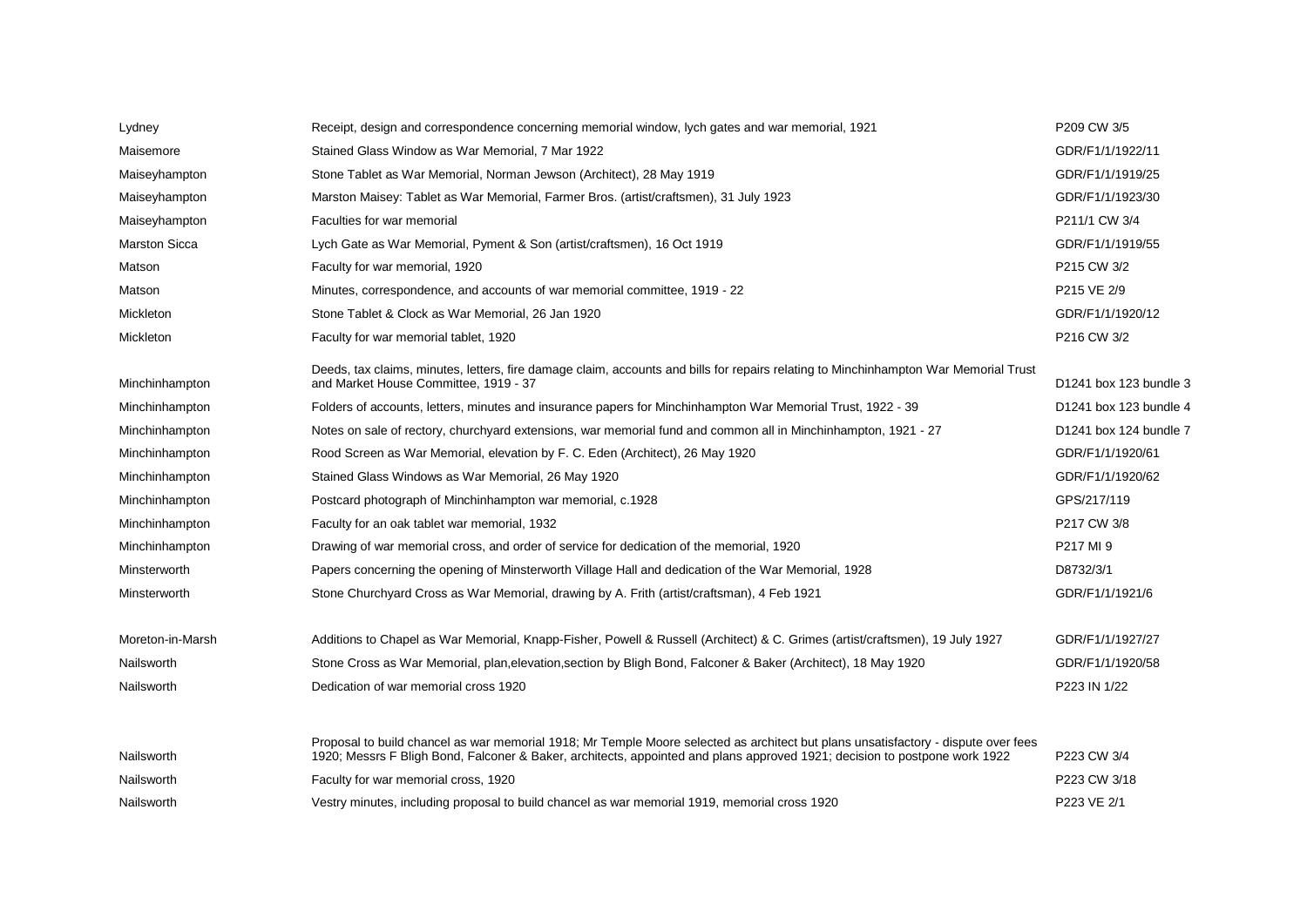| Nailsworth        | PCC minutes, including proposed new chancel as war memorial 1918; war memorial cross 1920; further discussion of new chancel<br>1921-1922                        | P223 VE 2/3       |
|-------------------|------------------------------------------------------------------------------------------------------------------------------------------------------------------|-------------------|
| Naunton           | Stone Tablet as War Memorial, elevation, section by Boulton & Sons (artist/craftsmen), E. Gill (artist/craftsmen), 12 July 1921                                  | GDR/F1/1/1921/48  |
| Naunton           | War memorial fund accounts, 1921                                                                                                                                 | P224 CW 2/4       |
| Newent            | Cliffords Mesne Brass Tablet as War Memorial rubbing, 22 Oct 1919                                                                                                | GDR/F1/1/1919/60  |
| Newent            | Churchyard Cross as War Memorial, 24 Dec 1919                                                                                                                    | GDR/F1/1/1919/72  |
| Newland           | Stone Tablet as War Memorial, 13 Jan 1920                                                                                                                        | GDR/F1/1/1920/7   |
| Newland           | Erection of war memorial on the western wall of Newland church, 1920                                                                                             | P227 CW 3/1       |
| North Cerney      | War memorial fund: list of subscribers, c.1923                                                                                                                   | P70 CW 3/29       |
| North Nibley      | Postcard showing North Nibley war memorial, c.1925                                                                                                               | P42 IN 3/8        |
| Northleach        | Stone Lych Gate as War Memorial Heating, 24 Feb 1920                                                                                                             | GDR/F1/1/1920/21  |
| Northleach        | Stone Tablet as War Memorial, 30 Nov 1921                                                                                                                        | GDR/F1/1/1921/73  |
| Nympsfield        | Alabaster Tablet as War memorial, photograph by H. K. Fox, Jas Green & Son (artist/craftsmen), 7 Jan 1920                                                        | GDR/F1/1/1920/135 |
| Oldbury-on-Severn | Opening of the war memorial hall, 1919                                                                                                                           | D4764/2/5         |
| Oldbury-on-Severn | Oldbury-on-Severn Memorial Hall, Minutes of trustees and management committee; *Oldbury upon Severn war memorial fund:<br>accounts and list of subscribers, 1923 | D6958             |
| Owlpen            | Alabaster Tablet as War Memorial, Drawing by W. H. R. Blacking (Architect), 5 Nov 1919                                                                           | GDR/F1/1/1919/66  |
| Oxenton           | Stone Tablet as War Memorial, 3 Sept 1919                                                                                                                        | GDR/F1/1/1919/43  |
| Ozleworth         | Bronze Tablet as War Memorial, 25 Sept 1919                                                                                                                      | GDR/F1/1/1919/47  |
| Ozleworth         | Faculty for war memorial, 1919                                                                                                                                   | P243 CW 3/3       |
| Painswick         | Correspondence and plans relating to Painswick War Memorial, 1920-1921                                                                                           | D2415/5           |
| Painswick         | Brochure on the opening of Painswick Public War Memorial, 1921                                                                                                   | D5023/4/5         |
| Painswick         | War Memorial Screen drawing, 5 Feb 1917                                                                                                                          | GDR/F1/1/1917/3   |
| Pauntley          | Stone Tablet as War Memorial, drawing by Frith (artist/craftsmen), 20 April 1920                                                                                 | GDR/F1/1/1920/45  |
| Pebworth          | Tower Clock & Stone Tablet as War Memorial, 7 Jan 1921                                                                                                           | GDR/F1/1/1921/3   |
| Poole Keynes      | Brass Tablet as War Memorial, photograph of design by William Morris & Co. (artist/craftsmen), 10 Feb 1920                                                       | GDR/F1/1/1920/19  |
| Poulton           | Stone Tablet as War Memorial drawing, 8 Oct 1919                                                                                                                 | GDR/F1/1/1919/54  |
| Poulton           | Churchwardens' special accounts, including war memorial, 1925 - 30                                                                                               | P252 CW 2/3       |
| Prestbury         | Ledger of Mr Charles Mustoe, haulier, includes reference to the War Memorial at Prestbury (1919)                                                                 | D9118             |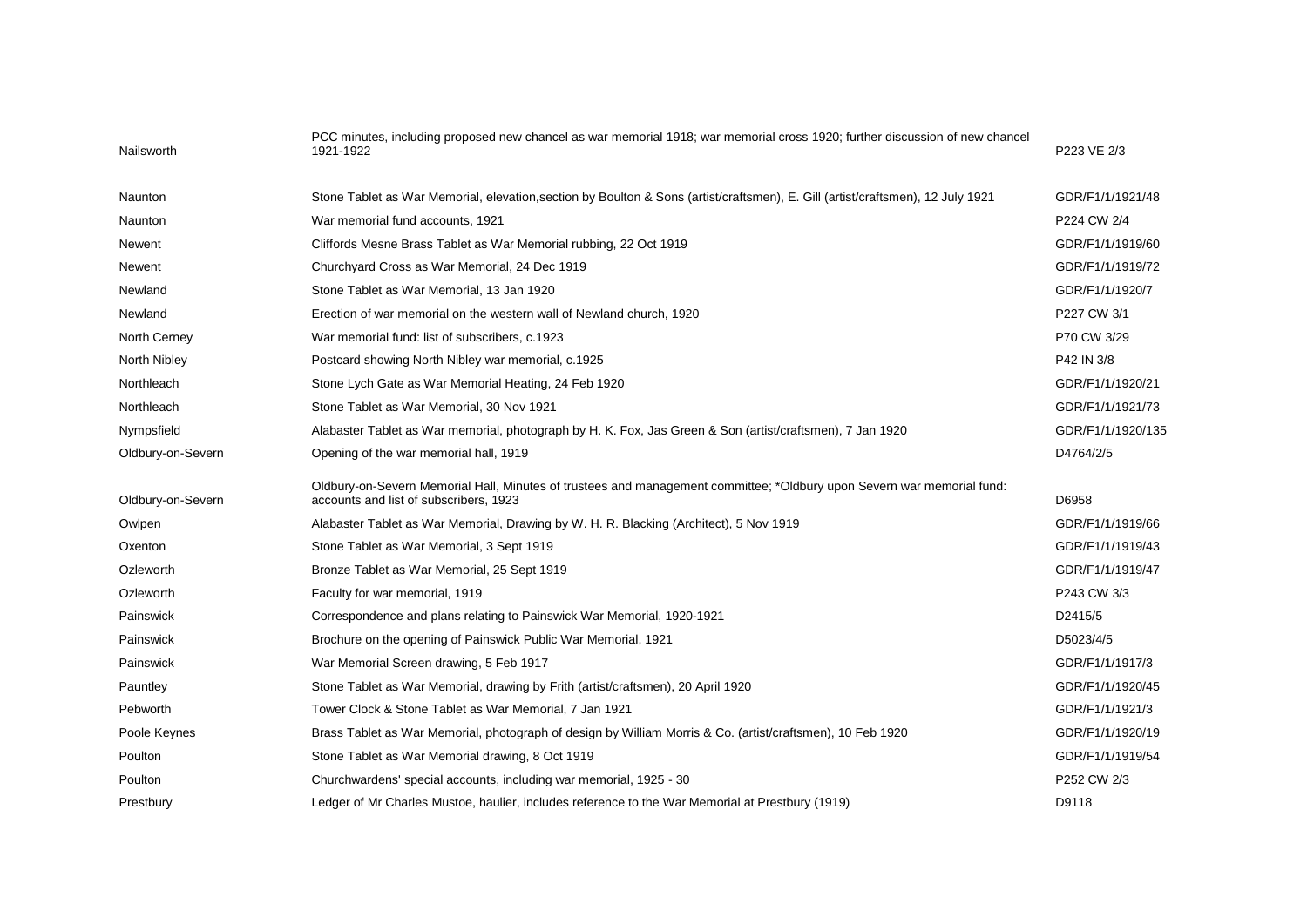| Prestbury    | Postcard view photograph of War Memorial, Prestbury, c.1918                                                                                             | GPS/254/13        |
|--------------|---------------------------------------------------------------------------------------------------------------------------------------------------------|-------------------|
| Quedgeley    | Faculty for erection of war memorial, 1920                                                                                                              | P260 CW 3/2       |
| Quinton      | Stone Cross as War Memorial, 6 July 1920                                                                                                                | GDR/F1/1/1920/82  |
|              |                                                                                                                                                         |                   |
| Quinton      | Stained Glass Window with Stone Tablet as War Memorial, drawing by Geoffrey Webb (artist/craftsmen), rubbing, 23 June 1921                              | GDR/F1/1/1921/40  |
| Rangeworthy  | Stained Glass Window as War Memorial, 13 Jan 1920                                                                                                       | GDR/F1/1/1920/5   |
| Rangeworthy  | Statement of accounts for Rangeworthy War Memorial 1922-1933                                                                                            | P264 CW 2/2       |
| Rangeworthy  | Faculty for east window of chancel as war memorial, 1920                                                                                                | P264 CW 3/2/2     |
| Rangeworthy  | Rangeworthy War Memorial: correspondence relating to making the east window into a memorial, 1918 - 20                                                  | P264 CW 3/9       |
| <b>RGH</b>   | Papers concerning the dedication of the Royal Gloucestershire Hussars war memorial at Gloucester Cathedral, including pictures of<br>the memorial, 1922 | D2455/X4/1/3/7    |
| <b>RGH</b>   | Subscribers to war memorial fund and related correspondence, 1920 - 22                                                                                  | D4920/1/3/1       |
| <b>RGH</b>   | Memorial souvenir for war memorial                                                                                                                      | D4920/2/2/3/2/1   |
| <b>RGH</b>   | Photographs of the unveiling of the war memorial, 1922?                                                                                                 | D4920/2/3/10      |
| RGH          | Notes on the war memorial, n.d.                                                                                                                         | D4920/3/2/1       |
| <b>RGH</b>   | Newspaper cutting from the 'Gloucester Journal' about the unveiling of the Royal Gloucestershire Hussars' War Memorial in<br>Gloucester, 1922           | D8815/3/3         |
| Rockhampton  | Churchyard Cross as War Memorial, Plan, elevation, section by W. H. Randoll Blacking (Architect), W. Howell (artist/craftsman), 4<br>Nov 1921           | GDR/F1/1/1921/64  |
| Rodborough   | Stone Tablet as War Memorial, Freebury & Hillman (artist/craftsmen), 7 Sept 1920                                                                        | GDR/F1/1/1920/111 |
| Rudford      | Stone Tablet as War Memorial, drawing by Jas. Green & Son (artist/craftsmen), 21 Mar 1922                                                               | GDR/F1/1/1922/18  |
| Saintbury    | Restoration of Old Cross as War Memorial, Alec Miller (Architect), 27 April 1920                                                                        | GDR/F1/1/1920/46  |
| Saintbury    | Faculty for installation of war memorial, 1920                                                                                                          | P279 CW 3/1       |
| Sapperton    | Stone Tablet as War Memorial, 15 June 1920                                                                                                              | GDR/F1/1/1920/70  |
| Sapperton    | Frampton Mansell: Stone Tablet as War Memorial, 15 June 1920                                                                                            | GDR/F1/1/1920/71  |
| Selsley      | Stone Tablet as War Memorial, drawing by Bligh Bond, Falconer & Baker (Architects), 15 June 1920                                                        | GDR/F1/1/1920/72  |
| Selsley      | Selsley war memorial cross and tablet, 1919 - 22                                                                                                        | P284 CW 3/6       |
| Sevenhampton | Postcard view of War Memorial window in Sevenhampton Church, c.1919                                                                                     | GPS/285/5         |
| Sheepscombe  | Unveiling of Sheepscombe war memorial, 1921                                                                                                             | D11743/1          |
| Sheepscombe  | Wooden Triptych as War Memorial, 27 Apr 1927                                                                                                            | GDR/F1/1/1927/16  |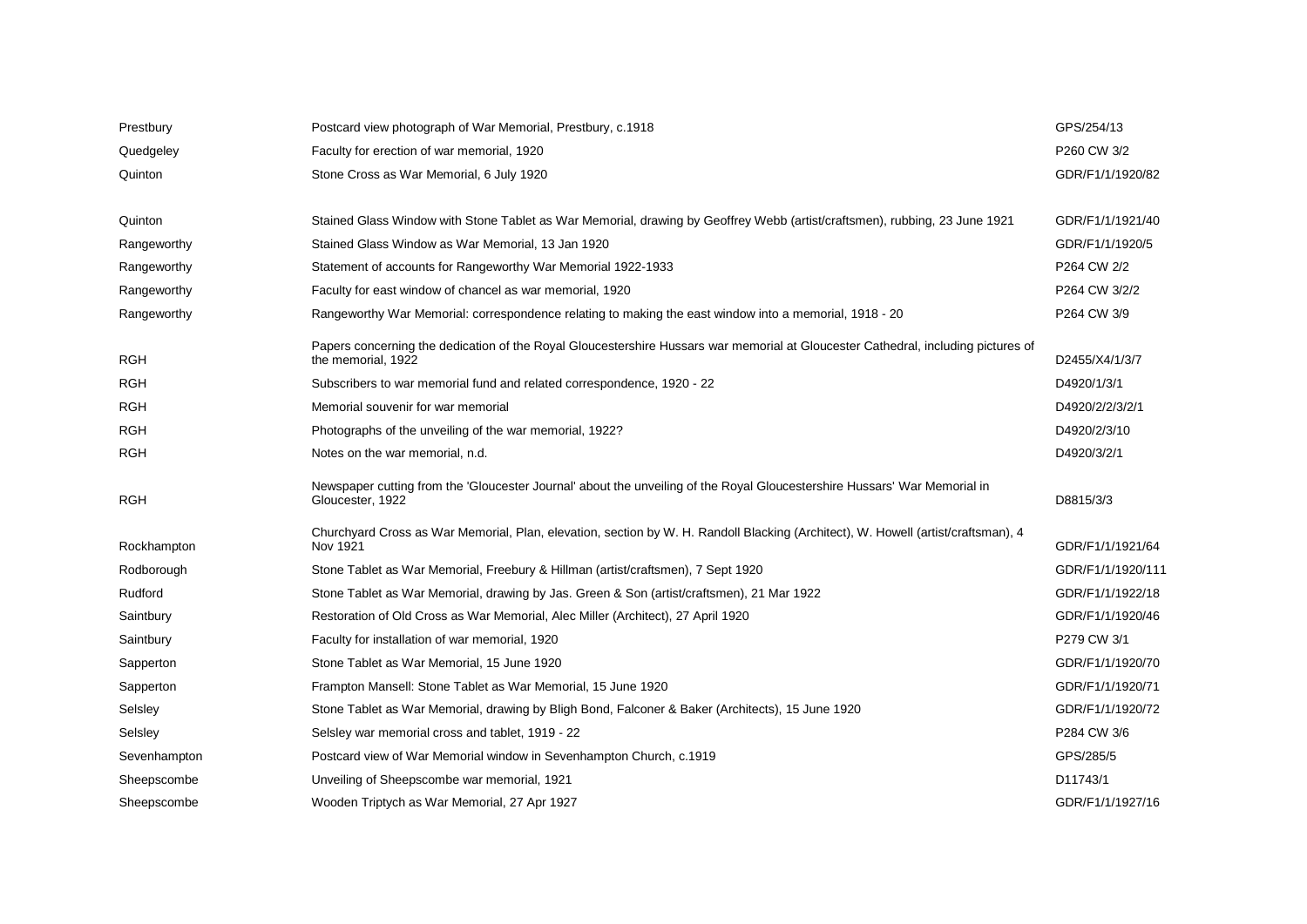| Sherborne              | Correspondence, plans and accounts for Sherborne War Memorial, 1919 - 25                                                                                                   | D678/1 E7/1-15    |
|------------------------|----------------------------------------------------------------------------------------------------------------------------------------------------------------------------|-------------------|
| <b>Shipton Moyne</b>   | Bronze Tablet as War Memorial, 10 Dec 1920                                                                                                                                 | GDR/F1/1/1920/129 |
| <b>Shipton Moyne</b>   | Faculty for Great War memorial tablet, 1920                                                                                                                                | P291 CW 3/1/4     |
| Shurdington            | Stone Tablet as War Memorial, 13 Jan 1920                                                                                                                                  | GDR/F1/1/1920/10  |
| Shurdington            | Faculty for war memorial, 1919                                                                                                                                             | P292 CW 3/2       |
| Siddington, St.Peter   | Stone Tablet as War Memorial, 8 Feb 1921                                                                                                                                   | GDR/F1/1/1921/11  |
| Slimbridge             | Stone Cross as War Memorial, drawing by Jas. Green & Son (artist/craftsmen), 26 June 1923                                                                                  | GDR/F1/1/1923/22  |
| Slimbridge             | Sketches of war memorial, undated; order of service for its dedication 1921; faculty of confirmation 1923                                                                  | P298 CW 3/14      |
| Snowshill              | Photograph of War memorial, Snowshill, n.d. [c.1930]                                                                                                                       | D9841/1/2/27/1    |
| Snowshill              | War memorial accounts, lists of subscribers and order of service of dedication, 1923                                                                                       | P299 CW 3/2       |
| Somerford Keynes       | Stone Tablet as War Memorial, H. J. Dike & Son (artist/craftsmen), J. C. Bewsey (artist/craftsmen), V. A. Lawson (Architect), 15 Nov<br>1921                               | GDR/F1/1/1921/67  |
| South Cerney           | Stone Staircase & Tablet as War Memorial, plan & elevation, 3 Sept 1919                                                                                                    | GDR/F1/1/1919/39  |
| South Cerney           | Burial register resource, including a transcription of the war memorial                                                                                                    | P71 MI 11         |
| Southrop               | Stone Tablet as War Memorial, 1 June 1920                                                                                                                                  | GDR/F1/1/1920/67  |
| <b>St Briavels</b>     | Marble Tablet as War Memorial drawing, 17 July 1919                                                                                                                        | GDR/F1/1/1919/30  |
| Standish               | Stone Cross as War Memorial Oak Tablet, 22 June 1920                                                                                                                       | GDR/F1/1/1920/74  |
| Standish               | Faculty for First World War memorial cross in churchyard and tablet in porch, 1920                                                                                         | P305 CW 3/6       |
| Stanton                | Stone cross as war memorial, elevation by J. N. Comper (Architect), Grimmett & Gough (artist/craftsmen), 14 Sept 1920                                                      | GDR/F1/1/1920/103 |
| Stanway                | Inscription in window embrasure as War Memorial, drawing by Eric Gill (artist/craftsman), Sketch by Lady Wemyss, N. Jewson &<br>Alexander Fisher (Architect), 15 Sept 1920 | GDR/F1/1/1920/110 |
| Staunton               | Oak Triptych as War Memorial, 11 Apr 1922                                                                                                                                  | GDR/F1/1/1922/26  |
| Staunton, near Ledbury | Correspondence about war memorial, 1920-1921                                                                                                                               | P309a PC 35/1     |
| Staunton, near Ledbury | Correspondence about war memorial subscription, 1929 - 30                                                                                                                  | P309a PC 35/2     |
| Staverton              | Stone Tablet as War Memorial, 30 Oct 1919                                                                                                                                  | GDR/F1/1/1919/63  |
| Stone                  | Bronze Tablet as War Memorial, 21 Jan 1921                                                                                                                                 | GDR/F1/1/1921/4   |
| Stonehouse             | Copy trust deed of Great War memorial, 1920                                                                                                                                | P316a PC 6/2      |
| Stow-on-the-Wold       | Rood Beam & Tablet as War Memorial, plan, elevation, section & tracing by Healing & Overbury (Architect), Boulton<br>(artist/craftsmen), 23 Apr 1921                       | GDR/F1/1/1921/26  |
| Stratton               | Minutes of meetings of war memorial committee 1917, 1918                                                                                                                   | P319a PC 35/1     |
|                        |                                                                                                                                                                            |                   |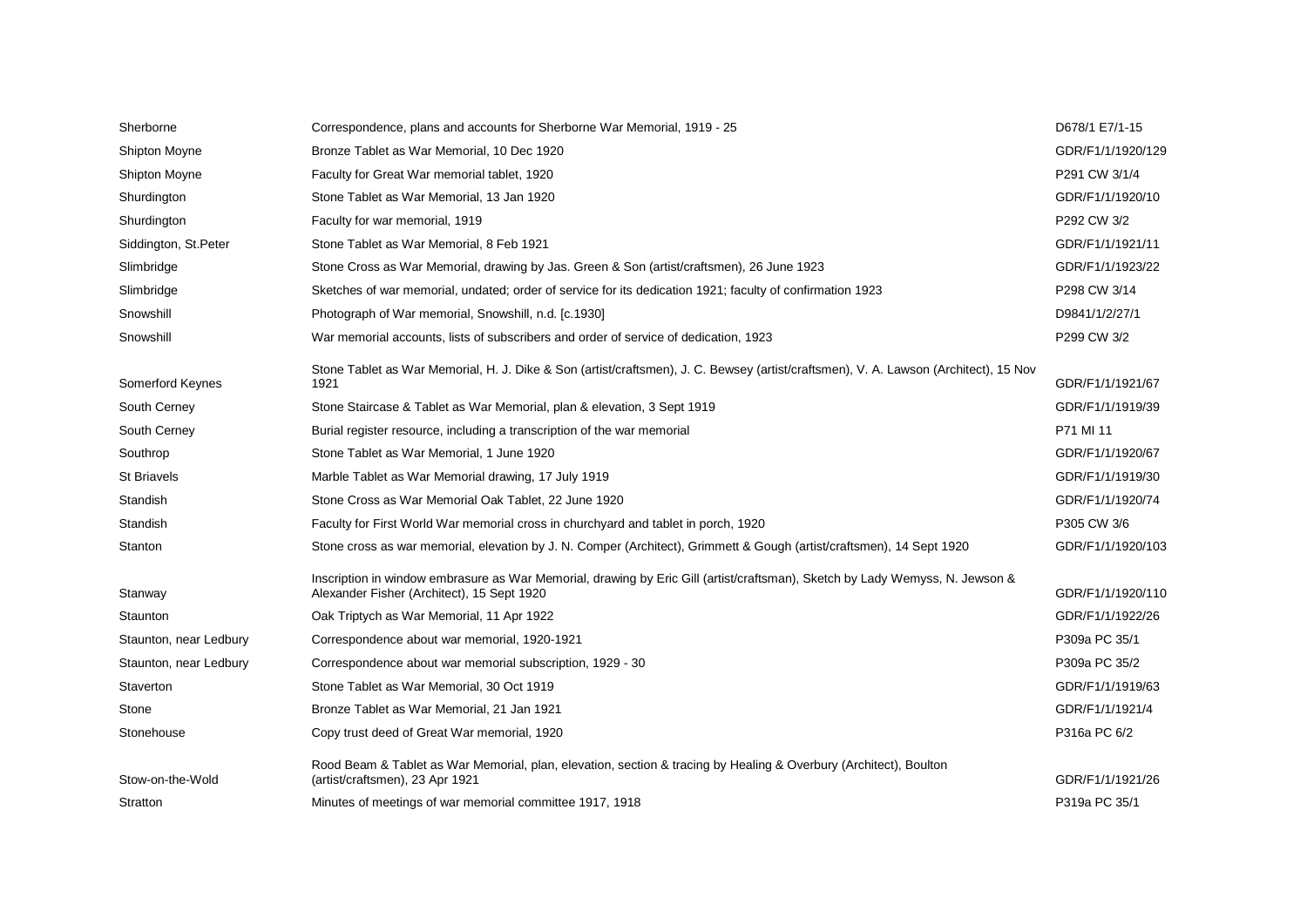| Stroud                       | Stone Crucifix & Oak Tablet as War Memorial, 5 Apr 1921                                                                 | GDR/F1/1/1921/20  |
|------------------------------|-------------------------------------------------------------------------------------------------------------------------|-------------------|
| Stroud                       | Whiteshill and Ruscombe Parish Council tenders for painting, cleaning and fencing the war memorial, 1930 - 31           | P363a PC 35/1     |
| Stroud, Bedford St           |                                                                                                                         |                   |
| <b>Congregational Chapel</b> | War memorial and peace commemoration committee (from November 1920, renovation committee) minutes, 1919 - 21            | D2537/2/16        |
| Stroud, Holy Trinity         | Alabaster Tablet as War Memorial, drawing by A. L. Iredale (Architect), 24 Dec 1919                                     | GDR/F1/1/1919/73  |
| Taynton                      | Churchyard Cross & Tablet as War Memorial, plan, elevation by W. H. R. Blacking (Architect), 4 Oct 1919                 | GDR/F1/1/1919/52  |
| Taynton                      | Copy names inscribed on war memorial in Taynton churchyard, 1919                                                        | P326 CW 3/4       |
| Taynton                      | Vestry minutes, including war memorial 1919                                                                             | P326 VE 2/1       |
| <b>Temple Guiting</b>        | Alabaster Tablet as War Memorial drawing, 24 Dec 1919                                                                   | GDR/F1/1/1919/70  |
| Tewkesbury                   | Photograph of Church Street and War Memorial in Tewkesbury, c.1920. NOT TO BE REPRODUCED                                | GPS/329/76        |
| Tewkesbury                   | Photograph of Church Street and War Memorial in Tewkesbury, c.1920. NOT TO BE REPRODUCED                                | GPS/329/77        |
| Tewkesbury Abbey             | Oak Tablet as War Memorial, 14 April 1920                                                                               | GDR/F1/1/1920/44  |
| <b>Tewkesbury Abbey</b>      | Faculty papers, including war memorial, 1913 - 20                                                                       | GDR/F1/5/7        |
| Thornbury                    | Churchyard Cross & Tablet as War Memorial, 3 Sept 1919                                                                  | GDR/F1/1/1919/40  |
| Tibberton                    | Stone Tablet as War Memorial, drawing by Jas. Green & Son (artist/craftsmen), 22 Oct 1919                               | GDR/F1/1/1919/61  |
| Tidenham                     | St.Luke, Tutshill: Carved Oak Panels as War Memorial Brass Tablet, 8 June 1920                                          | GDR/F1/1/1920/68  |
| Tidenham                     | Marble Tablet as War Memorial, R. Grassky (artist/craftsman), 18 May 1921                                               | GDR/F1/1/1921/29  |
| Tirley                       | Stone Churchyard Cross as War Memorial, drawing by Jas. Green & Son (artist/craftsmen), 22 Feb 1921                     | GDR/F1/1/1921/14  |
| Toddington                   | Stone Tablet as War Memorial drawing, 24 Aug 1920                                                                       | GDR/F1/1/1920/101 |
| Todenham                     | Bronze Tablet as War Memorial, drawing by A. R. Mowbray (artist/craftsman), 15 Feb 1921                                 | GDR/F1/1/1921/12  |
| Todenham                     | Faculty for war memorial tablet (and design), 1920 - 21                                                                 | P336 CW 3/1       |
| Tortworth                    | Stone Tablet as War Memorial, Cuthbert Atchley (artist/craftsman), 26 May 1920                                          | GDR/F1/1/1920/63  |
| Tortworth                    | Stone Tablet as War Memorial, 15 Mar 1921                                                                               | GDR/F1/1/1921/17  |
| Twigworth                    | Stone Calvary as War Memorial, drawing by A. Frith (artist/craftsman), 4 May 1920                                       | GDR/F1/1/1920/49  |
| Twigworth                    | Faculty for war memorial, 1920                                                                                          | P342 CW 3/7       |
| Twyning                      | Stone Tablet as War Memorial, sketch by E. Guy Dawber (Architect), 14 April 1920                                        | GDR/F1/1/1920/42  |
| Uley                         | Brass Tablet as War Memorial, 13 Jan 1920                                                                               | GDR/F1/1/1920/8   |
| Uley                         | Stone Churchyard Cross as War Memorial, plan, elevation by Freebury & Hillman, rough sketch of churchyard, 19 July 1921 | GDR/F1/1/1921/49  |
| Uley                         | Faculty for war memorial tablet, 1920                                                                                   | P345 CW 3/5       |
| <b>Upper Swell</b>           | Stone Tablet as War Memorial, John Tibble (artist/craftsman), 6 Nov 1923                                                | GDR/F1/1/1923/37  |
|                              |                                                                                                                         |                   |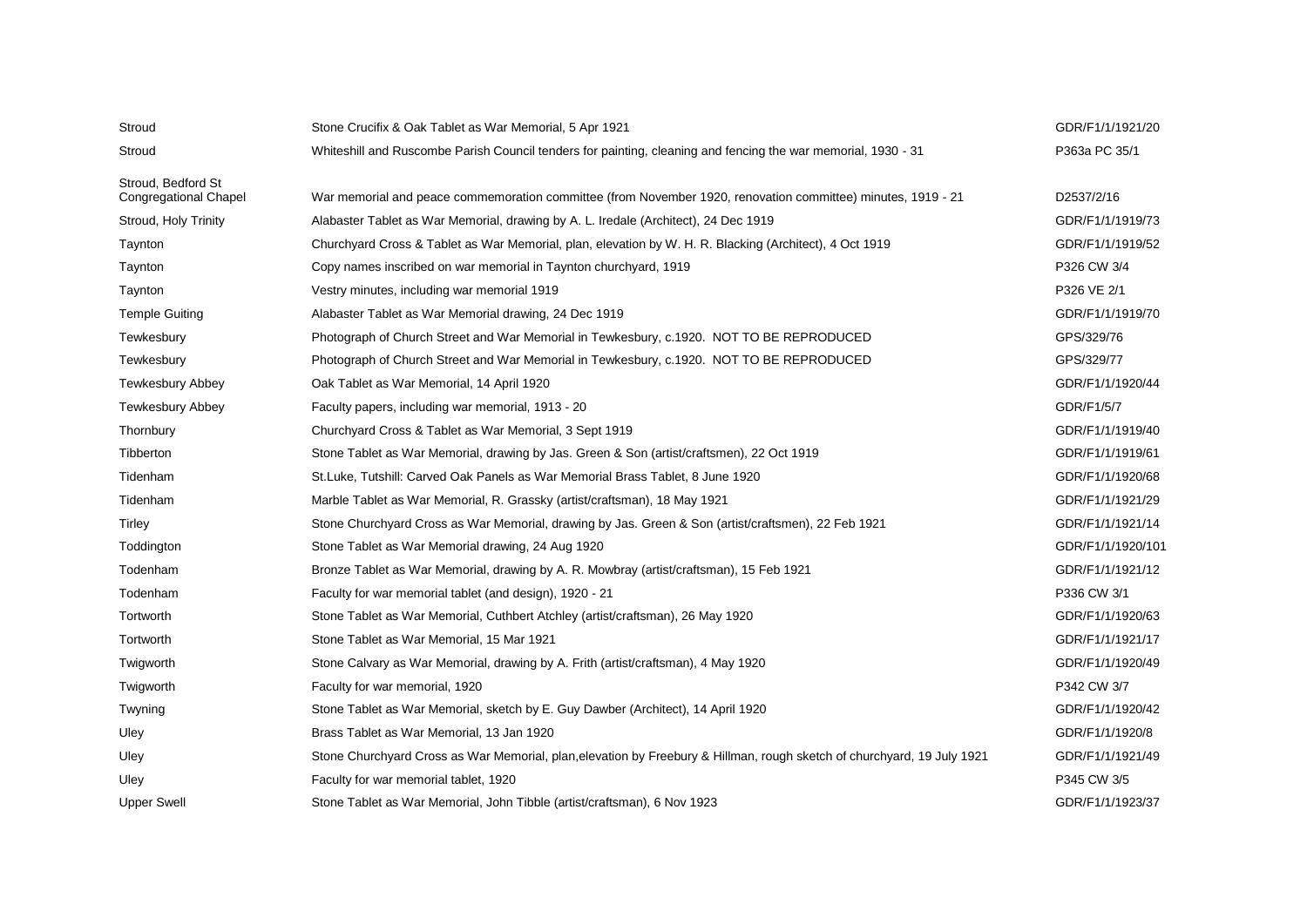| <b>Upper Swell</b> | Faculty for a war memorial, 1923                                                                                                                                                      | P323 CW 3/2      |
|--------------------|---------------------------------------------------------------------------------------------------------------------------------------------------------------------------------------|------------------|
| Upton St Leonards  | Letters and circulars concerning construction of war memorial, 1919                                                                                                                   | P347b PC 35/1    |
| Viney Hill         | Stained Glass Window & Brass Plate as War Memorial, Jones & Willis (artist/craftsmen), 7 June 1921                                                                                    | GDR/F1/1/1921/34 |
| Viney Hill         | Brass Tablet Marking Window as War Memorial, rubbing by Jones & Willis (artist/craftsmen), 14 Feb 1922                                                                                | GDR/F1/1/1922/5  |
| <b>Viney Hill</b>  | PCC and Vestry minutes, including war memorial window 1919-1920                                                                                                                       | P348 VE 2/1      |
|                    |                                                                                                                                                                                       |                  |
| Welford            | Oak Screen & Stone Tablet as War Memorial, J. Northcott & Taylor & Sons (artist/craftsmen), F. E. Howard (Architect), 23 Apr 1921                                                     | GDR/F1/1/1921/24 |
| Westbury-on-Severn | Collecting for the Westbury War memorial. To be a stone Calvary and 2 new bells for the belfry. 24.2.1919                                                                             | D37/1/252        |
| Westbury-on-Severn | Dedication of Calvary War memorial for 37 Westbury men fallen in War, 1920                                                                                                            | D37/1/324        |
| Westbury-on-Severn | Churchyard Calvary as War Memorial, plan, elevation by Walter & Michael Tapper (Architect), 16 March 1920                                                                             | GDR/F1/1/1920/29 |
| Westbury-on-Severn | Sketches and notes relating to war memorial, pre-1937                                                                                                                                 | P354 IN 4/3      |
| Westcote           | Plans, elevations, drawings, including Westcote War Memorial                                                                                                                          | D3893/12/4       |
| Westonbirt         | Stone Tablet as War Memorial, sketch by E. Guy Dawber (Architect), 14 April 1920                                                                                                      | GDR/F1/1/1920/41 |
| Weston-sub-Edge    | Lych Gate as War Memorial, plan & elevation by N. Jewson (Architect), E. Hartwell (artist/craftsman), 21 Nov 1922                                                                     | GDR/F1/1/1922/53 |
| Whaddon            | Stone Tablet as War Memorial, 14 July 1920                                                                                                                                            | GDR/F1/1/1920/83 |
|                    | Subscriptions, accounts, design (by Charles A Nicholson of London) and correspondence relating to Great War memorial cross,                                                           |                  |
| Whitminster        | 1919 - 23                                                                                                                                                                             | P362a PC 35/1    |
| Wickwar            | Stone Tablet as War Memorial, 14 July 1920                                                                                                                                            | GDR/F1/1/1920/85 |
| Wickwar            | Faculty for war memorial, 1920                                                                                                                                                        | P366 CW 3/2/7    |
| Willersley         | Stone Cross as War Memorial, 13 Jan 1920                                                                                                                                              | GDR/F1/1/1920/3  |
| Willersley         | Architect's plans for war memorial, 1919                                                                                                                                              | P367 CW 3/1      |
| Winchcombe         | Letters, largely from Ernest W. Gimson, about a proposed war memorial for Winchcombe; includes sketch, 1918                                                                           | D2218/1/8        |
| Winstone           | Tablet as War Memorial, elevation & section by Boultons (artist/craftsmen), correspondence includes list of subscribers, 22 Aug<br>1922                                               | GDR/F1/1/1922/44 |
| Withington         | Stone Tablet as War Memorial, drawing by Boultons (artist/craftsmen), 22 June 1920                                                                                                    | GDR/F1/1/1920/76 |
| Woodchester        | Brass Tablet as War Memorial, 13 Jan 1920                                                                                                                                             | GDR/F1/1/1920/4  |
| Woolaston          | Marble Tablet as War Memorial, 2 March 1920                                                                                                                                           | GDR/F1/1/1920/24 |
| Woolstone          | Stone Tablet as War Memorial, drawing by Boultons (artist/craftsmen), 3 Sept 1919                                                                                                     | GDR/F1/1/1919/42 |
| Wotton-under-Edge  | Wooden Calvary on Stone Base as War Memorial, photograph by C.K. & A.May (artist/craftsmen), H. H. Martyn & J. Jotcham & Son<br>(artist/craftsmen), Stallwood (Architect), 8 Feb 1921 | GDR/F1/1/1921/10 |